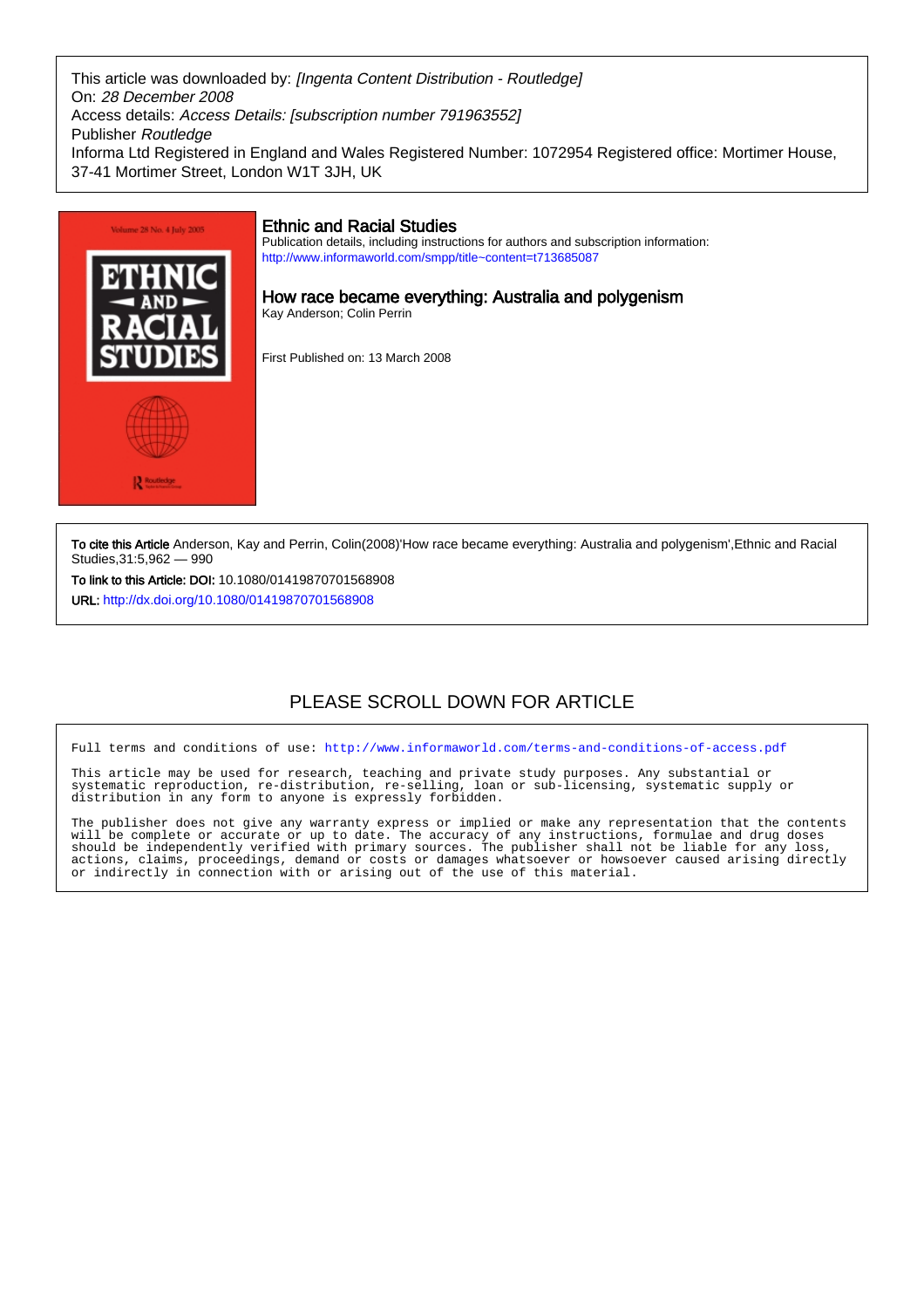# How race became everything: Australia and polygenism

Kay Anderson and Colin Perrin

#### Abstract

This paper seeks to explain the shift that took place in the mid-nineteenth century elaboration of a polygenist idea of race. Supplementing existing claims that increasing evidence about the diversity of humankind provided a context for this shift, the focus here is upon British colonial encounters in Australia. It is against the background of what was considered to be a distinctly human separation from, and capacity to rise above, nature that, we argue, the Australian Aborigine precipitated a crisis in existing ideas of the human. As consternation grew not only about their inclination but about their very capacity for improvement, and particularly for cultivation, the Aborigines challenged the basis upon which the unity of humankind had been assumed. They could not be comprehended, according to the prevailing conception of racial difference, as a mere variety of the human. And it is out of this incomprehension, we argue, that the rise of polygenism may be understood: as an attempt to account for the ontologically inexplicable difference of the Australian Aborigine.

Keywords: Race; history; polygenism; Australia; colonialism; Aborigines.

## I

The idea of race underwent a radical shift in the mid-nineteenth century. Race ceased to describe a difference that was traced to the influence of environmental or climatic factors and came to refer to a difference that was understood to be fundamentally biological. Whereas the different races of 'man' were previously regarded as 'tribal' or 'national' varieties of an essentially unified humanity, by 1850 racial difference was considered to be both essential and immutable, and the different races came to be regarded as permanent types, if not as the product of entirely separate creations. Race, to paraphrase Robert Knox, became 'everything' (1850, p. 6). And what

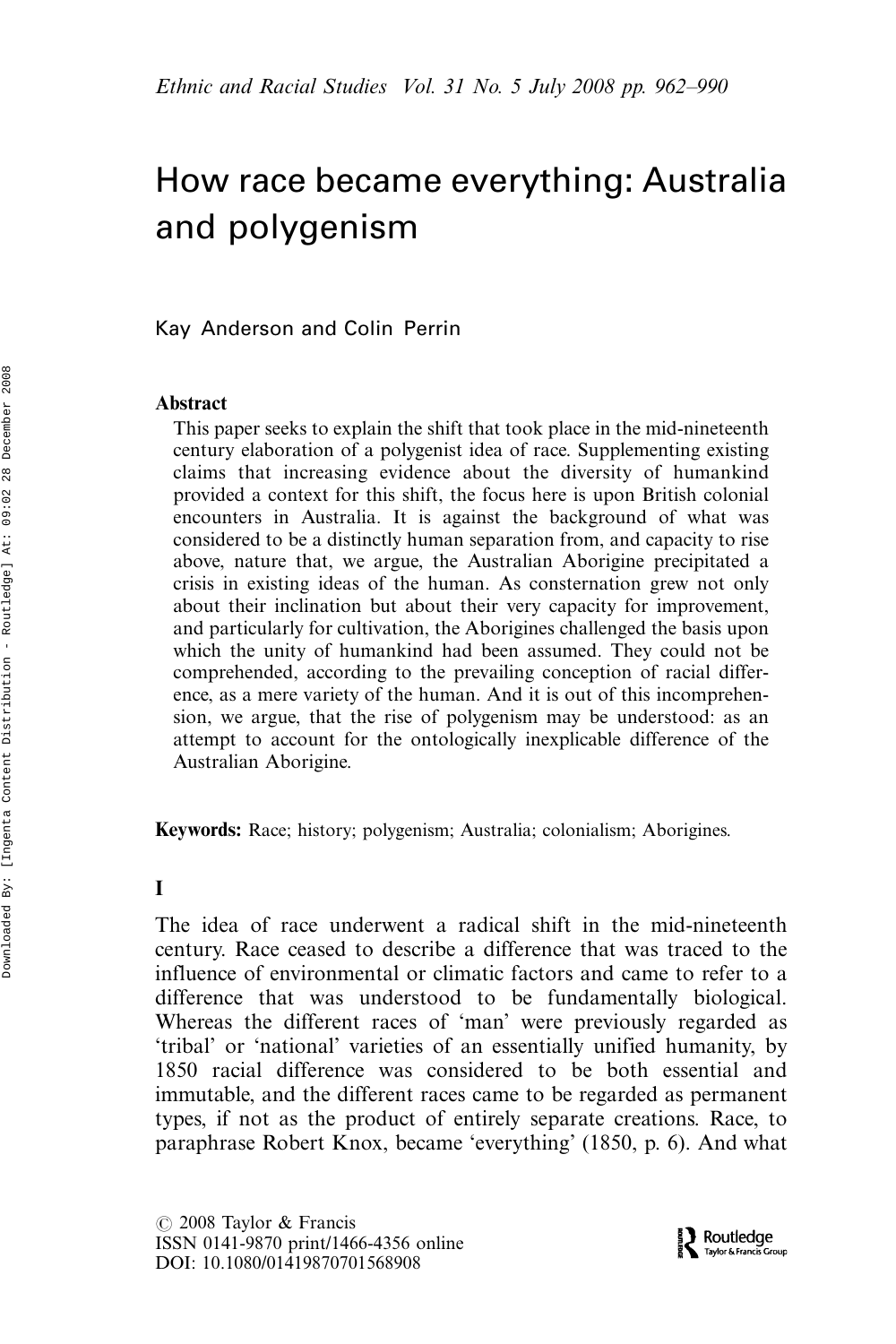he meant was that race  $-$  and not 'fanciful causes, such as education, religion, climate etc.' (1850, p. 8) – is what accounts for the differences between peoples. Predominant among these were differences in socalled 'development', according to which, for example, the American Indians had been accorded a subordinate place in the hierarchies set up by the social contract and stadial theorists of the seventeenth and eighteenth centuries.<sup>1</sup> It was, however, against the background of a unified idea of humanity that the apparently savage condition of the American Indians had been understood by these theorists as a stage in their development. With reference either to the causes that Knox later rejected, or in the claim that the Indians were relatively recent arrivals on the continent, their condition was thus explained, not according to any innate deficiency, but with reference to their distinct circumstances. And so, as we will indicate, it was as all peoples, including savages, were considered to be on the same scale of human development, that, for better or worse, the American Indian was still regarded as the forerunner of a modern European.

'In the beginning all the world was America' (1960 [1689], p. 301), and John Locke's assumption here, that humankind constituted a unity, as well as his implicit faith in human development, was not seriously contested until the mid-nineteenth century when the savagery of certain races was no longer regarded as a developmental stage, but rather as their permanent and irremediable condition. Race  $-$  as  $\rm{biology}$  – indeed became everything, now describing not only the permanent character of a people, but also their irrevocable destiny. By 1850, therefore, the 'human' no longer constituted the common referent according to which race could be considered to describe one or another kind of human being. Rather, with this shift  $-$  from a 'monogenist' to a 'polygenist' view of racial difference the idea of a unified humanity was shattered by the assertion that the peoples of the world constituted multiple and distinct racial 'species'. What, then, was the reason for this most profound of intellectual shifts?

Many accounts of racial determinism have tended to see it as a justification of colonial power, such that the elaboration of an innate idea of race has been subordinated, if not to a very long history of imperialism (see, for example, Montagu 1965; Morton 2002), then at least to European colonization since the Enlightenment (see, for example, Eze 1997; Mosse 1999). There can be no disputing the consistencies between mid-nineteenth century ideas of racial difference and their antecedents dating back at least 400 years or even to ancient depictions of barbaric savages. And, in so far as racial discourse has provided a support for the exercise of imperial power, there is little with which to disagree. But the claim that an innatist idea of race was 'systematically expounded in the late 1700s' (Adas 1989, p. 12) or that polygenism had become 'the prevailing scientific paradigm' by the end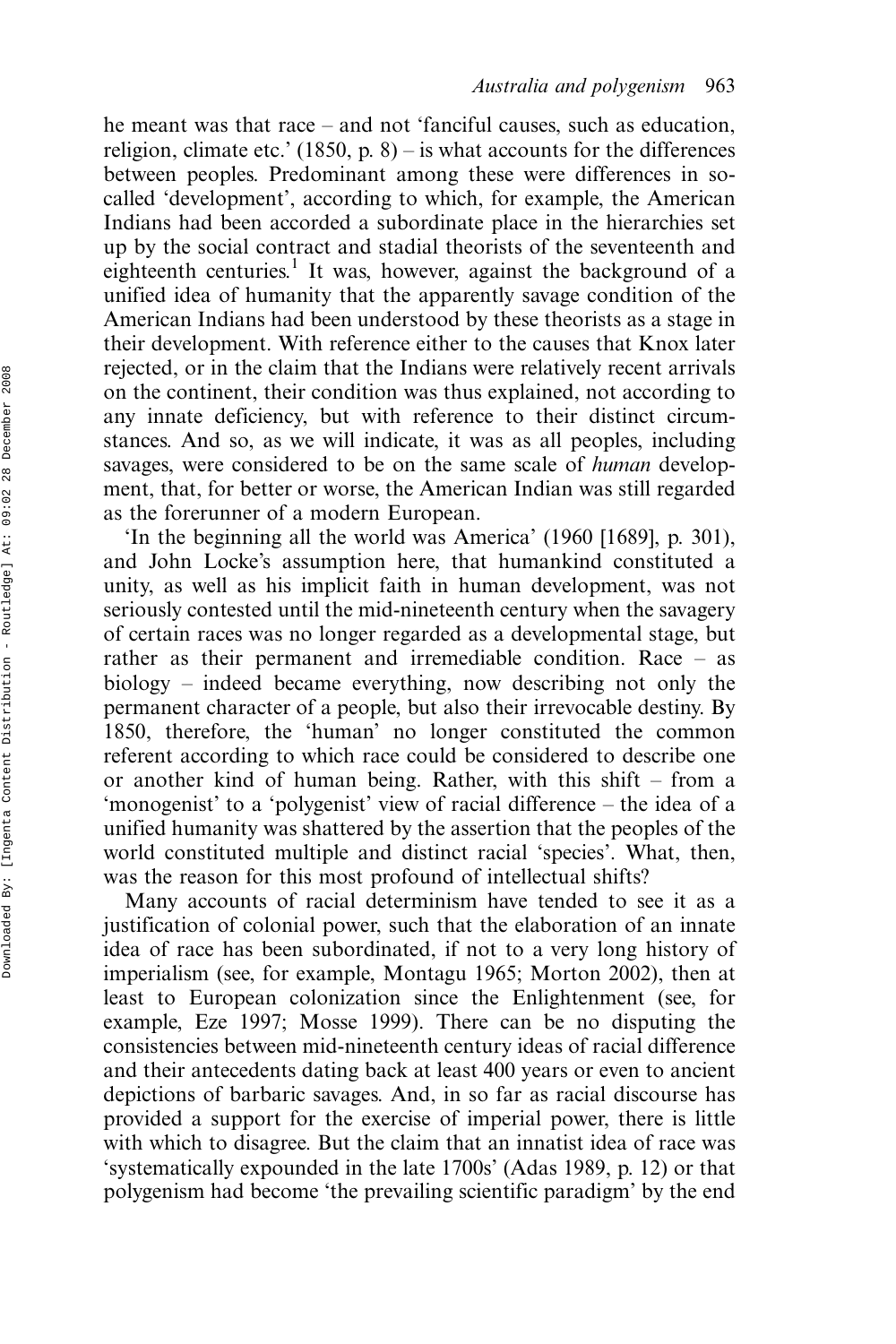of the eighteenth century (Goldberg 1993, p. 33), conflicts with a broad consensus among race historians and historiographers. Against the claim of any significant Enlightenment elaboration of race, Banton, for example, has argued that:

In the eighteenth century, authors ... used the word 'race' to designate a group of people but they could equally well have used some other word. A conception of race as later generations have come to know it was not essential to any of their explanations; it had no analytical value, so in this sense there was no idea of race in the eighteenth century. (Banton 1998, p. 5)

And so, as Drescher, among others, contends, 'the turning point in British cultural racialisation should probably be set closer to 1850 than 1770' (Drescher 2001, p. 483; see also Gossett 1965; Stepan 1982; Hannaford 1996).

While there is no doubt that the views of eighteenth-century figures such as Edward Long (cited by Adas) and Voltaire (cited by Goldberg) anticipated developments in the nineteenth century, racial thinking in the eighteenth was for the most part informed by Christian assumptions of the unity of humankind. As Keith Thomas puts it, 'the belief that all men had a common ancestor made it much harder to maintain that some were permanently nearer the animal condition than others' (1984, p. 136). So while, on Adas's account, 'it is remarkable how little the British and French colonial policies in the first half of the nineteenth century were influenced by the ideas associated with Edward Long' (1989, p. 291), this might be considered as less remarkable if the prevalence of Christian assumptions and, as Stocking  $(1968, pp. 38-9)$  has noted, their resurgence in the early 1800s, is taken into account.2 Accounts such as Adas's and Goldberg's, therefore, not only fail to give any consideration as to why innatism developed in the nineteenth century (and not before), but they are also unable to reconcile their own assumptions of eighteenth-century innatism with the notion of a colonial 'civilizing mission' that, as we will indicate, was premised upon a developmental, and not an innatist, conception of race.

Nevertheless, accounts of the mid-nineteenth century shift to a biological understanding of race remain distinctly vague. Nancy Stepan, for example, notes the important influence of the discovery that the earth was much older than previously thought, but she eventually falls back on the indistinct claim that 'a new biological and racial determinism was in the air' (1982, p. 41). Similarly, George Stocking, who provides the most comprehensive account of racial discourse in the nineteenth century, fails  $-$  and indeed refuses  $-$  to explain this shift with any specificity (1968, p. 36). Claiming he can do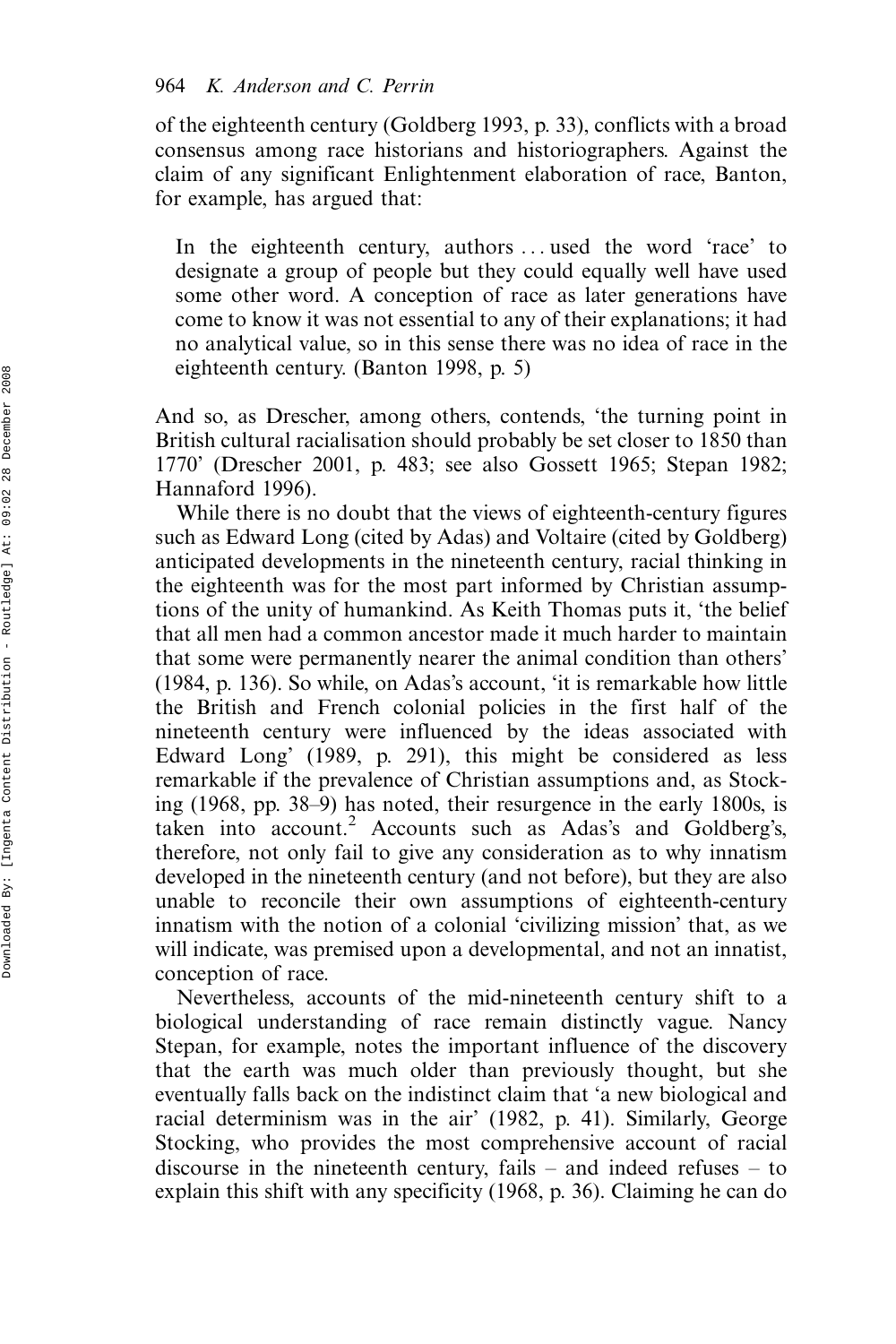no more than 'suggest speculatively several broader contexts' for it including the development of biology in the early nineteenth century, the effect that the discovery of geological time had upon the biblical account of human origins and a defensiveness in the US surrounding slavery's abolition  $-$  Stocking's privileged 'context' is the increase in 'data' about other peoples that followed the 'great expansion of cultural contact' during this period (1968, p. 39). But, while there is little doubt that the struggle of so-called ethnological thought during the early to mid-nineteenth century was to account for human difference, the wide range of which had become evident particularly following Cook's voyages to Oceania (Douglas 2001), there is more historical and geographical precision which can be brought to bear upon the understanding of this struggle. If, as will be argued here, this new 'data' is to constitute more than a mere context for the shift to a specifically polygenist idea of race, it is clear that Stocking's rather general invocation of the proliferation of evidence about the diversity of humankind needs to be supplemented. Indeed, noting the sense in which the polygenist turn in nineteenth-century racial thought shattered the idea of a unified humanity, what is required is an account of exactly how the 'data' generated by increased 'cultural contact' put the idea of human unity into question.

The account that will be developed here focuses upon British colonial encounters in Australia from the late 1700s. It argues, against the background of recent post-humanist problematizations of 'the human' (see later), that these encounters help explain the shift to an innatist conception of race by the mid-nineteenth century. More specifically, the argument of this paper is that it was from the perspective of a secularized Christian ontology, according to which the human was characterized by its separation from and capacity to rise above nature, that the apparently unimproved, and hence extremely savage, condition of the Australian Aborigine precipitated a crisis in existing ideas of what it meant to be human. Challenging the very basis upon which the idea of human unity had been assumed, the Aborigine could not be assimilated to the conception of race as a subdivision, or mere variety, of the human (as, for example, the American Indian had been). Polygenism may thus be understood in relation to this crisis, as an attempt to account for the ontologically inexplicable difference of the Australian Aborigine.

This argument draws upon perceptions of the more general 'peculiarity' with which Europeans apprehended Australia (see later), but it considers these within the context of what, we will argue, was a specifically humanist perplexity at the condition of the Aborigines. Representations of the utterly unimproved, and hence extremely savage, condition of the Aborigines and, above all, of their apparent failure to have cultivated their land have been well documented. But,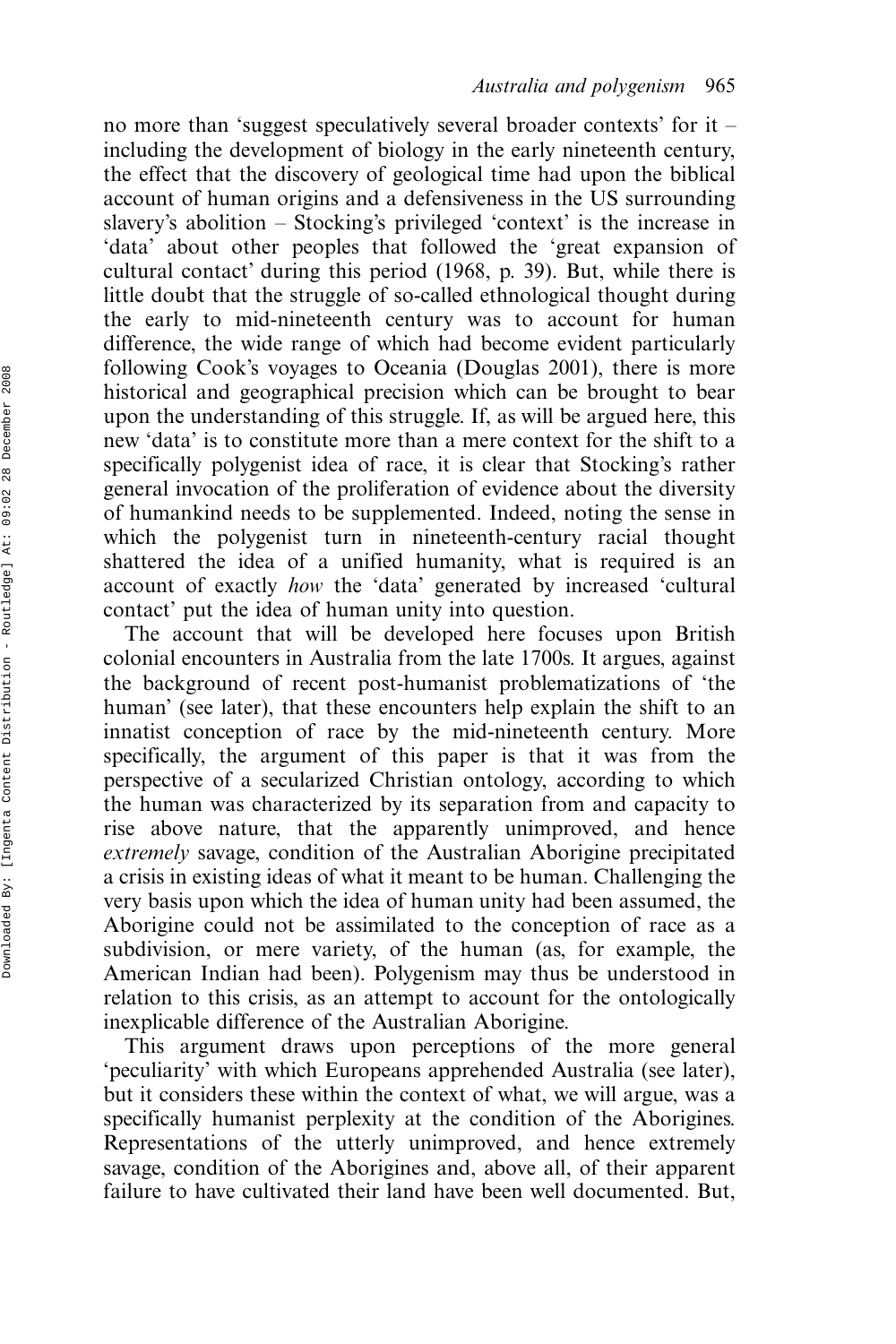although such representations have been interpreted in accordance with the claim that they simply provided a justification for colonialism (see, for example, Attwood 1992; Ryan 1996), they cannot, we will argue here, be adequately understood in these instrumentalist terms and according to the colonists' anticipation that, as uncultivated, lands occupied by Aboriginal peoples could be appropriated as terrae nullius.<sup>3</sup>

This legal 'doctrine' derived from the pivotal role attributed to improvement, and to cultivation, in the transition that the social contract and stadial theorists of the seventeenth and eighteenth century described from a state of nature to civil society. And, going back through Locke to the biblical injunction to 'subdue nature', it was according to this that lands occupied by 'savages' could be colonized because they were considered as insufficiently utilized.<sup>4</sup> Without wishing to engage directly in the debate as to whether this 'doctrine' of terra nullius was invoked to justify Australian colonization or was, rather, only a retrospective rationalization of early colonial views, $5$  at the very least our argument here may be understood as suggesting that this legal context does not exhaust the range of possible interpretations of colonial ideas about Aboriginal peoples and, particularly, interest in their apparent lack of cultivation. As we have intimated, our own perspective here is altogether less instrumentalist, insofar as it contends that the colonial encounter in Australia problematized, rather than confirmed, a prevailing idea of race.<sup>6</sup> It is in the context of a more general suspicion that the entire Australian continent must have been the product of a separate creation that the colonists' preoccupation with the unimproved condition of the Aborigines may be understood. For, we will argue, it was precisely their apparently utter lack of cultivation that, setting them apart from other so-called savage peoples, threatened to undermine the very basis upon which the notion of 'the human' had been defined in Enlightenment thought, in its (progressive) separation from nature.

As will become clear, however, it was in the context of successively failed attempts to 'civilize' the Aborigines that initial perplexity at their condition turned into outright dismay, as it introduced speculation not only about the Aborigines' inclination, but about their very capacity for improvement. It was this apparent incapacity that came to be elaborated through the 'sciences' of craniology and phrenology. The figure of the Australian Aborigine entered European and American racial discourse as a challenge to the belief in the possibility of improvement that had, for example, informed the developmental hierarchy of races that had characterized Enlightenment stadial theory, and informed colonialism's 'civilizing mission'. The intractable Aborigine came to supply seemingly irrefutable evidence for an essential, permanent and innate racial difference, and so came to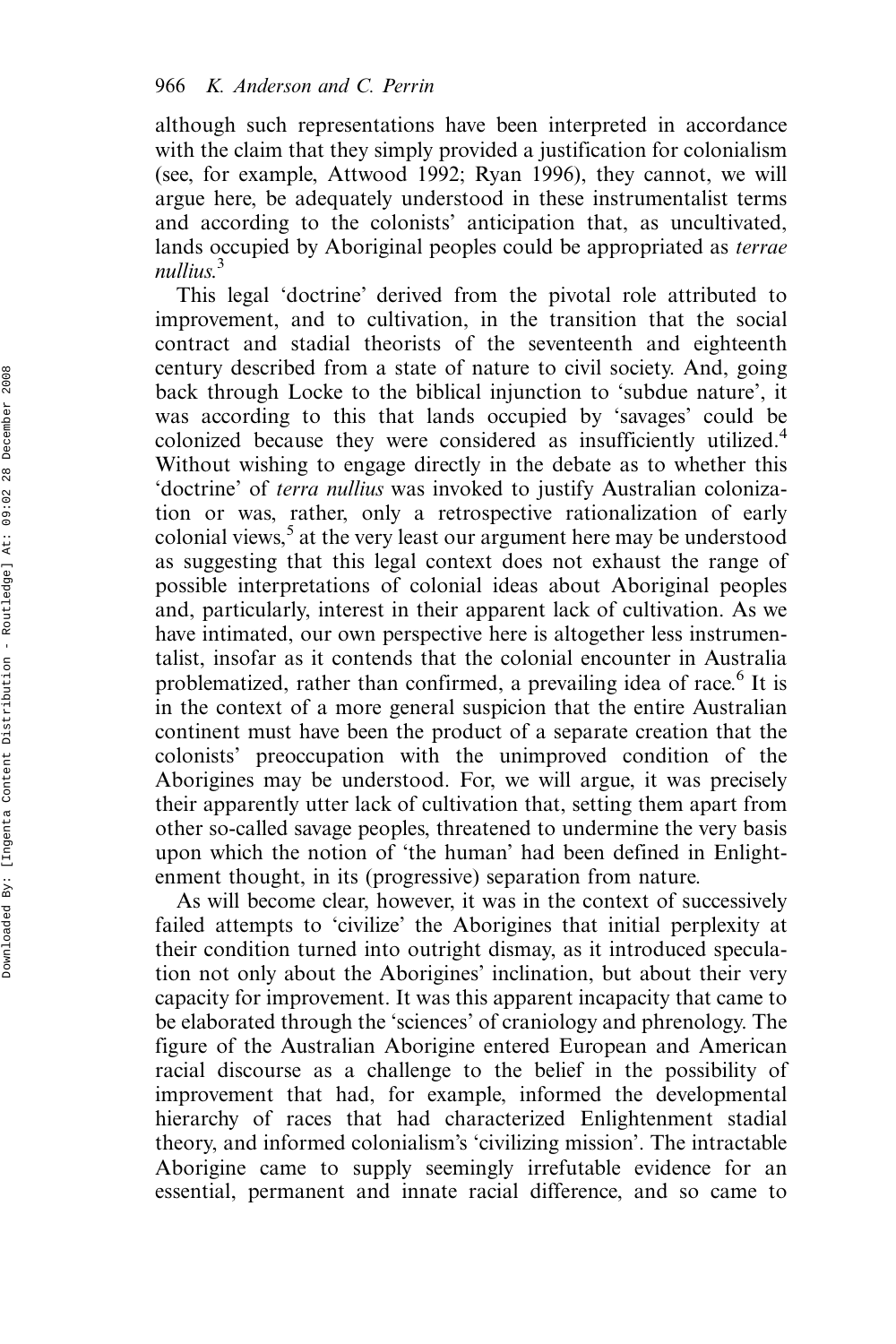provide the strongest support for those who maintained the intrinsic inferiority of the 'dark-skinned' races. The argument of this paper, then, is that humanist incomprehension in the face of the Australian Aborigine facilitated speculation that race was an innate and permanent difference which  $-$  in mid-nineteenth-century arguments for slavery, for example  $-$  was extended to the 'negro', as well as more generally.

# II

Late eighteenth- and early nineteenth-century encounters with the Australian Aborigines can be usefully approached against the background of the earlier 'discovery' of indigenous peoples in the Americas. While in this respect it is again possible to trace a continuity between encounters with the American Indians and the Australian Aborigines, and to document the use of the term 'savagery' (or primitivism, heathenism, barbarism, etc.) stretching back way before this, it is the distinctive character of colonial encounters in Australia that will become evident here. For, whether or not the 'discovery' of the people of the Americas informed or was informed by ideas of human development, it was within the framework of this possibility that their apparently savage condition was explained. It was, for example, as the Americans were compared to 'those early barbarians who occupied the continent of Greece and its islands' (Lafitau, cited in Meek 1976, p. 62) that they were understood within a narrative history of 'the human' according to which all civilized peoples had been savages and all savage peoples were destined to become civilized. The social contract and stadial theorists of the seventeenth and eighteenth centuries elaborated a theory of human and societal development that, while drawing upon ancient and Christian ideas, placed an unprecedented emphasis upon what Roy Harvey Pearce, in his study of Savagism and Civilisation: The Indian and the American Mind, has described as the 'civilized idea of Progress' (1958, p. 82). Here, then, it is through a consideration of how the American Indian was apprehended in the seventeenth and eighteenth centuries that the characteristics of a prevailing humanism, and so of a relatively benign racism, will be elaborated in contrast to the polygenist ideas that were to predominate by the mid-nineteenth century and, it is argued here, following the encounter with the Australian Aborigine.

The features of this humanism, in its assumption of the progressive separation of 'man' from nature, are familiar enough: in the writings of social contract theorists such as Locke and Rousseau, in their postulation of the transition from a so-called state of nature to civil society, and in the further elaborations of and refinements to this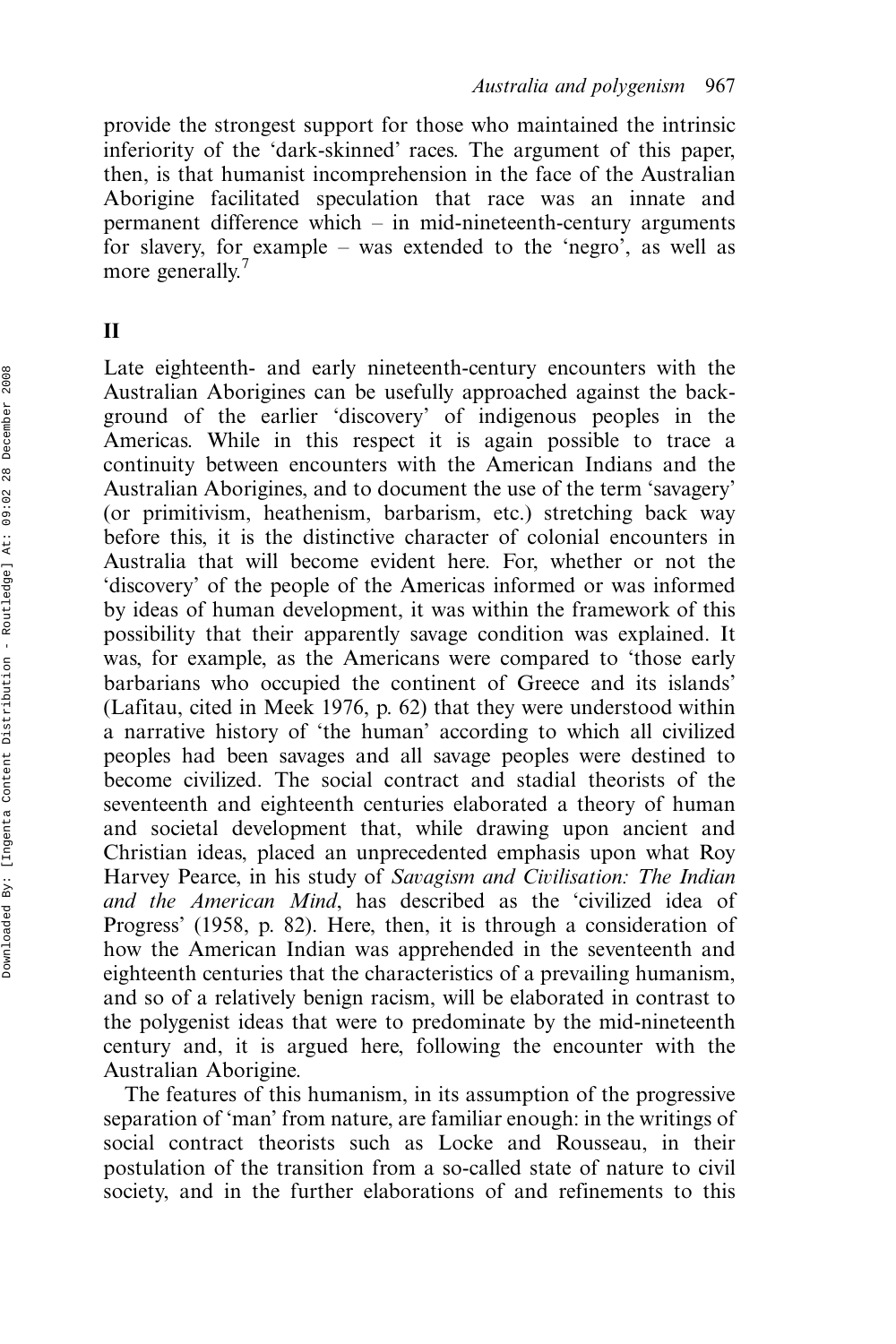thesis, as elaborated in the work of stadial theorists such as Lafitau, de Pauw and Turgot in France as well as Adam Smith and William Robertson in Scotland (see Meek 1976). Recalling the biblical injunction, as well as the ancient anthropology of the human as a unique city-building, city-dwelling 'animal', such theorists articulated a developmental schema that described an increasing human separation from, and mastery of, nature. $8$  The human was and became more distinctly human in this progression away from a nature that, conceived as either exterior or interior to the human, was essentially capricious. Nature was to be cultivated. And, as the etymology of this word implies, it was in the labour of cultivation that the distinctively cultural rather than natural character of the human came to be expressed: in the cultivation of human reason over natural instinct or desire (see, for example, Rousseau 1968 [1763], p. 65) and, correlatively, in the cultivation of the land in the transition to a civil society characterized by property, law and the institutions of government (see, for example, Locke 1960 [1689], pp. 290–1). For the stadial theorists too, it was the 'cultivation' of nature  $-$  both agriculture and the domestication of animals – that was crucial to human progression on to the higher stages of social development: as de Pauw put it, 'property and all the arts are ... born in the womb of agriculture' (cited in Meek 1976, p. 146).

A key assumption shared by these theorists was that inherent within societal development through higher and higher stages was a force of human perfectibility. Humankind constituted a unity, such that the diversely manifest livelihoods of all peoples could be placed on an imagined scale and considered as variations on a universal path of the human's emergence from nature, beginning with cultivation. Despite a distinct anxiety in accounting for the apparent 'infancy' of the New World (Pagden 1995), America did not present any significant challenge to this assumption. For, while the 'state of nature' was imagined on the basis of encounters with the American Indian, the point to be emphasized here is that it was always as a stage  $-$  even if the first stage  $-$  of human development. In America, therefore, the social contract and stadial theorists found not merely an instance of savage society, but an indication of its inevitable surpassing.

Insofar as the American Indians were regarded as already on an Enlightenment scale of development, the 'state of nature'  $-$  or indeed some barely conceivable condition of 'pure' savagery – could be imagined on the basis of encounters with the American Indians exactly because they were considered to be just emerging from such a state. Turgot, for example, noted that there were some signs of transition to a pastoral stage in America: the raising of corn, for example, in Maine but also the annual field re-allotment practices of the eastern Algonkian Indians and some Iroquois. Adam Smith also observed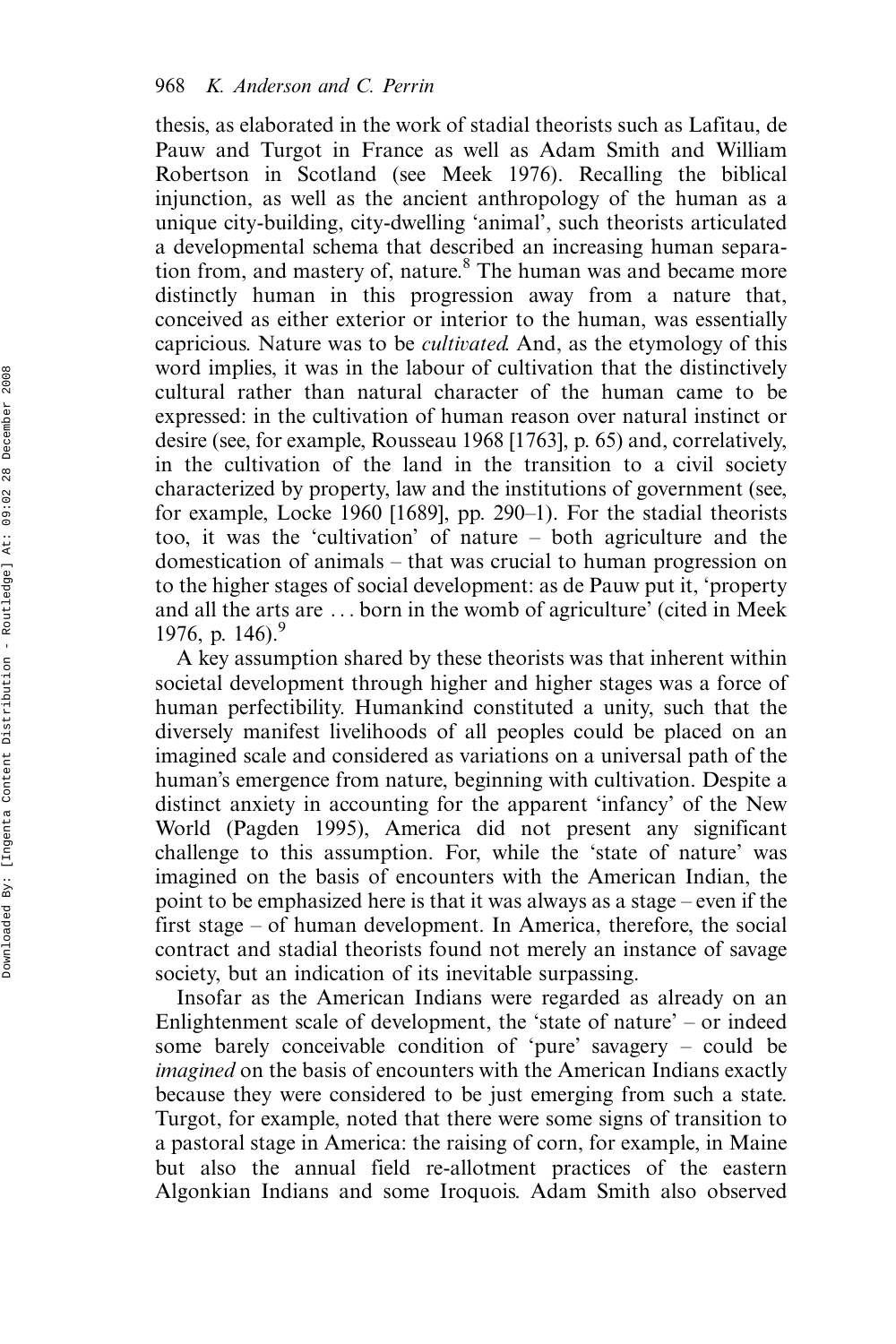that they 'have some notion of agriculture' (cited in Meek 1976, p. 118); for Robertson too, among others, while it was 'very slight', agriculture among the American Indians was nevertheless discernible.

Clearly the limited level of development among the American Indians caused some concern, and at the very least required further explanation. Smith remarked upon the rudimentary character of American agriculture, suggesting that the planting of 'a few stalks of corn' was not agriculture 'proper' (Meek 1976, p. 124). And for others, such as Robertson and de Pauw, it was the failure of the American Indians to have domesticated the reindeer, caribou, moose or bison that indicated their limited progress. How, then, could the Americans' relatively low level of development be explained? Aside from the proposition that the American Indians had themselves only recently arrived on the continent via some now submerged or yet-to-bediscovered land bridge, the overwhelmingly prevalent view was that it was the inhibiting effect of the American environment or its climate that provided the explanation. For Turgot, it was simply the lack of availability of domesticable animals that accounted for the Indians' apparently limited development. More generally, for Robertson, it was the effects of climate; for Smith, it was the environment (Meek 1976, p. 124); and for De Pauw too  $-$  although he was quick to depict the Americans as stupid, brutish, depraved and debauched  $-$  it was the harshness of the environment in which the Americans lived that limited their scope for attending to anything beyond their mere survival.

Significantly then, the American Indians' relatively impoverished condition was explained in these seventeenth- and eighteenth-century perspectives with reference more to their distinct circumstances than to any innate difference or deficiency. As Robertson indicates, such an explanation assumed that 'the human mind, whenever it is placed in the same situation, will, in ages the most distant, and in countries the most remote, assume the same form, and be distinguished by the same manners' (cited in Meek 1976, p. 139). The American Indians were regarded just like any other peoples, only at a different stage on a nevertheless universal path of development: 'In every part of the earth, the progress of man hath been nearly the same; and we can trace him in his career from the rude simplicity of savage life, until he attains the industry, the arts, and the elegance of polished society' (Robertson cited in Meek 1976, p. 141). If, therefore, the Americans were just emerging from a state of nature, and if their development was in this respect limited, it was only ever for reasons that would have inhibited *equally* any other peoples who were placed in the same situation.

In the eighteenth century, humankind was viewed as essentially an 'open system' (Diamond 1974, p. 101); that is, the savage existed on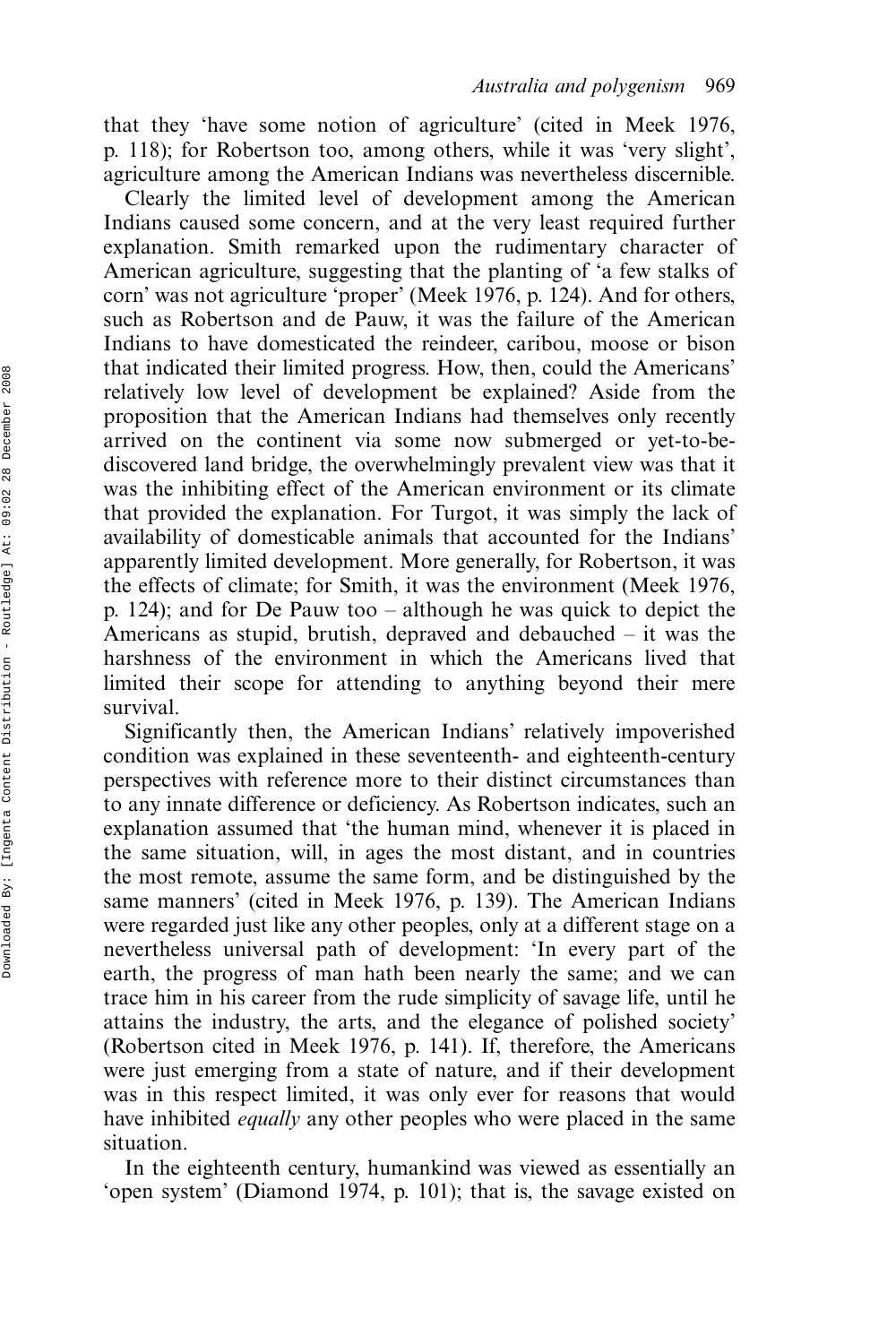continuous ground with the human writ large. Such was the unity of the human. 'All civilized people have been savages', wrote Diderot, 'and if left to their natural impulses all savage people are destined to become civilized' (cited in Pagden 1993, p. 153). Unity resided in the idea of a uniquely human capacity to separate from nature. And, while Enlightenment thought certainly ranked the world's people on a hierarchy that stretched from savagery to civility (Gould 1997, p. 63), it was in a fundamental acceptance of the perfectibility of all human beings that an essential humanity lying beneath the superficial, manifest differences of physicality and livelihood among humans, was both assumed and maintained (White 1978, p. 156).

Racial difference was subordinated to this underlying unity and except for an isolated few<sup>10</sup> – race did not provide any explanation for what were understood to be different levels of human development. Rather, the prevailing Enlightenment view, as indicated by the perception of the American Indian, referred to races merely as peoples who grouped together as kin, tribes or nations, and who exhibited similarities that were themselves traced to the contingencies of their situation (Stepan 1982). Blumenbach, for example  $-$  although the pioneer of the skull measurement fetish that was to flourish in the next century (and who, by the early 1790s, was already receiving specimens of Aboriginal skulls from Australia (Williams and Frost 1988, p. 202)) - claimed there were no sharp dividing lines between 'racial' groups: 'No variety of mankind exists, whether of colour, countenance, or stature, etc., so singular as not to be connected with others of the same kind by such an imperceptible transition, that it is very clear that all are related, and only differ from each other in degree' (cited in Jahoda 1999, p. 65).

A relatively insignificant term in the eighteenth century, only in the following century did race come to be associated with 'the expression of attitudes toward dark-skinned, and especially black-skinned, people' (Stocking 1968, p. 36). And, as we will see now, it was in the encounter with a people who seemed to defy the thesis of human exceptionality and the unity premised upon it  $-$  a people who could not be accommodated within the existing idea of race as a sub-division of the human  $-$  that race came to be conceived as an innate and permanent difference. This paper, then, now considers this confounding colonial experience in the earth's Great South Land in order: first, to indicate the difficulty that the people of Australia presented for existing ideas and categorizations of the human; and, second, to argue that the elaboration of a polygenist, or more generally an innate, idea of race may be understood as a response to that difficulty.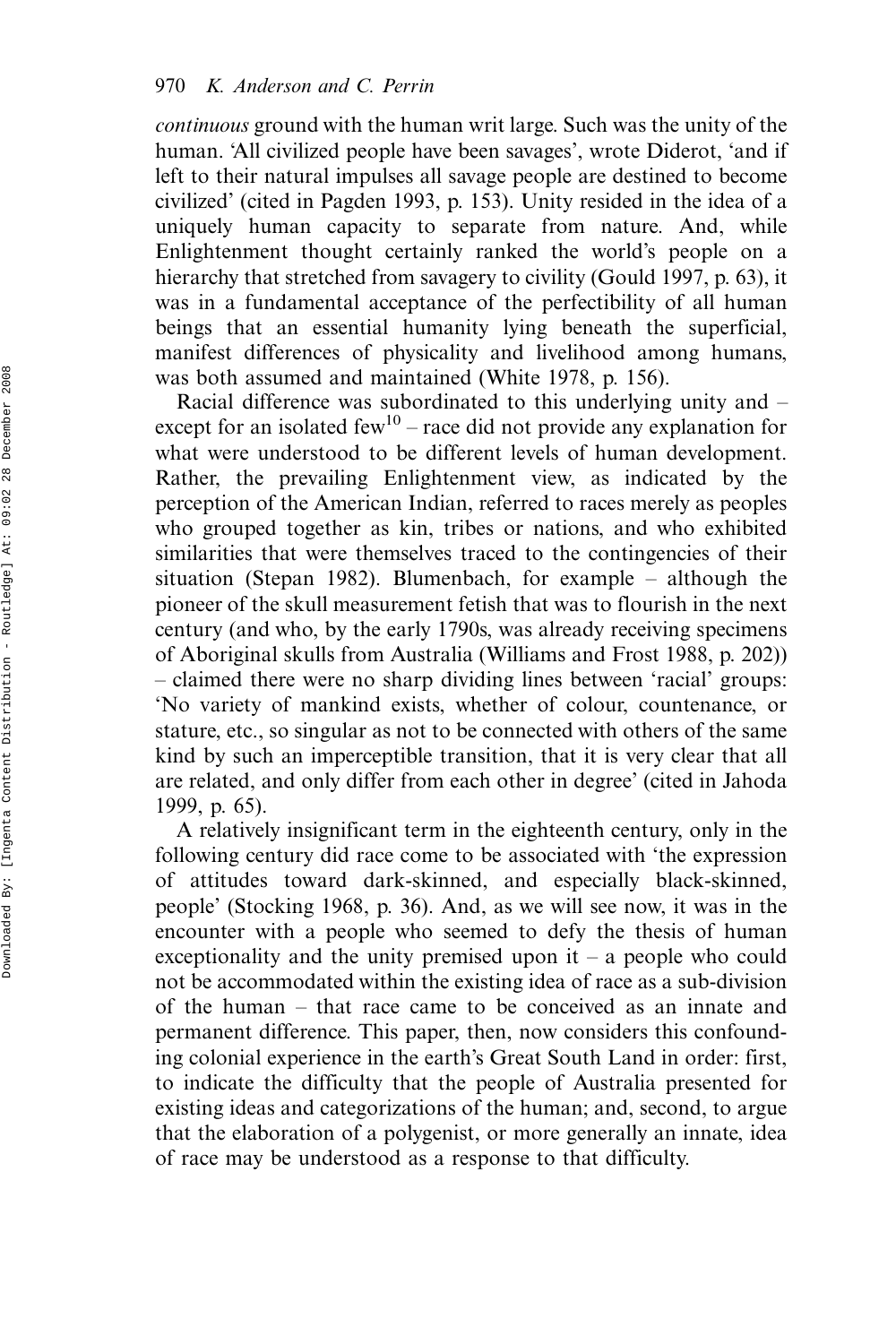That Australia presented a general challenge to European categories, its flora and fauna raising questions about the possibility, as Darwin was to put it later, that 'surely two distinct Creators must have been at work' (cited in De Beer 1965, p. 107), has been well-documented (see Ritvo 1997; Smith 1985; Marshall and Williams 1982; Martin 1993; Moyal 1986). In 1783, the collector Sir James Smith, for example, complained that '[w]hen a botanist first enters ... New Holland, he finds himself as it were in a new world. He can scarcely meet with any certain fixed points from which to draw his analogies' (quoted in Smith 1985, p. 168). And, similarly, Francois Peron remarked in 1809 that 'New Holland defies our conclusions from comparisons, mocks our studies, and shakes to their foundations the most firmly established and most universally admitted of our scientific opinions' (quoted in Smith 1985, p. 306). Bernard Smith concludes his summary of such accounts with the observation that, in Australia, 'traditional European ideas concerning the nature of the universe were exposed to novel and difficult questions' (1985, p. 167). And it was in the context of this more general problematization that Australia posed for existing classifications, and ultimately for the idea of a single creation, that the apparently incomparable Aborigine posed a similar challenge to prevailing categorizations and understandings of the human.

James Prichard, the Quaker ethnologist whose insistently monogenist claims were later to become the target of those who argued for an innate conception of racial difference, struggled to classify Australia's Aborigines. He described Terra Australis as that 'great department of the world so much insulated or cut off from communication with the great continents'  $(1826, pp. 56-7)$ . And, noting that ethnology had as its challenge the explanation of how the offspring of a single pair had diverged through migration into separate nations with diverse customs, physical features and beliefs (see Bravo 1996), Prichard went on to pose the question: 'Has New Holland ... an indigenous stock of human inhabitants, as it has of other animals and plants?' (1826, p. 88). Acknowledging a special debt to accounts of Cook's voyages (Stocking 1973, p. xxxv), although Prichard maintained that environmental factors were the cause of the peculiarities of the Australian Aborigine, he nevertheless admitted the observation that '[a]ll New Holland ... appears to be inhabited by a race, essentially different from all those hitherto known' (Prichard 1826, citing Peron, p. 407), or, again, that '[t]he natives of Australia differ ... from any other race of men in features, complexion, habits, and language' (Prichard 1841, citing Wilkes, p. 263). Arguably, then, it was in what remained a certain perplexity for Prichard about the Australians that, as Stocking puts it, 'real indications of disarray'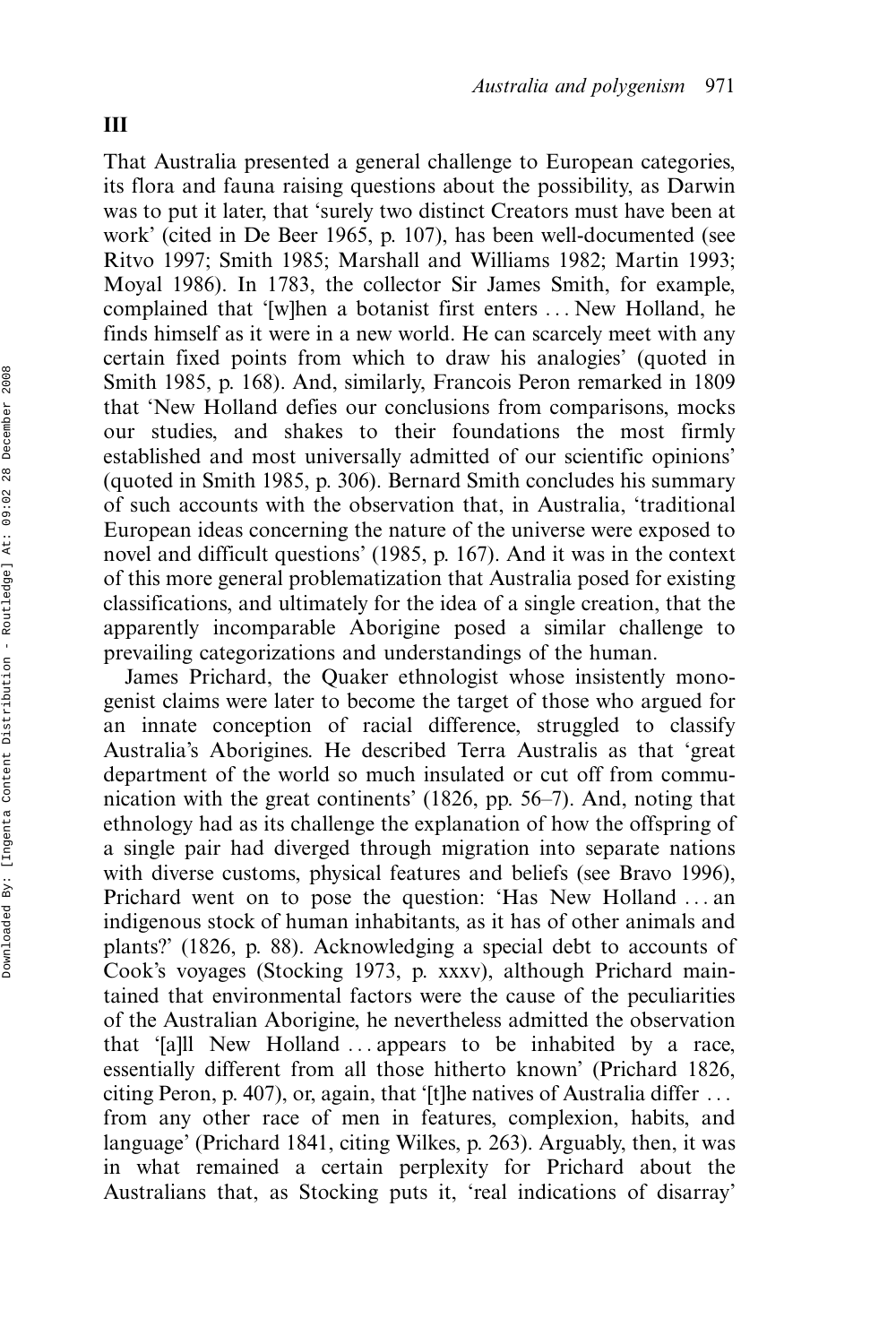became evident in his monogenism by the time of the third edition of his Researches into the Physical History of Mankind (1836–47) (Stocking 1973, p. lxxxii).<sup>11</sup>

Here, for example, while classifying the Australians among the 'Alfourous' nations despite, as he notes, being 'the only race included among them whose language is known to be distinct from the Polynesians'  $(1841, p. 215)$  – Prichard goes on to accord them a separate chapter, 'Of the Natives of Australasia' (pp. 258–79), even though the last section of his discussion of the Alforians carries the heading 'History of the Alforian or Australian race' (1841, pp. 256–7). In his The Natural History of Man, moreover, published in 1843, Prichard admits what is already discernible in the third edition of his Researches: that any correct classification of the Australians 'cannot yet be determined' (1843, p. 354). So, while Prichard continued to maintain that 'all the races of men are of one species' (1973 [1813], p. 3), clearly he had specific difficulties with the Australians. And, as the introduction to the third edition of his Researches indicates, these were directly related to what he considered to be their extremely savage condition.

[I]f a person previously aware of the existence of such diversities [of humankind], could suddenly be made a spectator of the various appearances which the tribes of men display in different regions of the earth, it cannot be doubted that he would experience emotions of wonder and surprise. If such a person, for example, after surveying some brilliant ceremony in one of the highly civilized countries of Europe ... be carried into a hamlet in Negroland, in the hour when the sable race recreate themselves with dancing and barbarous music ... if he be placed near the solitary den of the Bushmen, where the lean and hungry savage crouches in silence like a beast of prey ... if he be carried into the midst of the Australian forest, where the squalid companions of kangaroos may be seen crawling in procession in imitation of quadrupeds  $-$  can it be supposed that such a person would conclude the various groups of beings whom he had surveyed to be of one nature, one tribe, or the offspring of the same original stock? It is much more probable that he would arrive at the opposite conclusion. (Prichard 1841, pp.  $1-2$ )

In the late seventeenth century, William Dampier had observed that the Australian Aborigines had 'no Houses and skin Garments, Sheep, Poultry and Fruits of the Earth', as had 'the great variety of savages' he had encountered; he went on to describe the Aborigines as 'the miserablest People in the world' (cited in Marshall and Williams 1982, p. 40). Dampier's account had, according to Bernard Smith, already served to displace the African (or 'Hottentot') as the lowest link in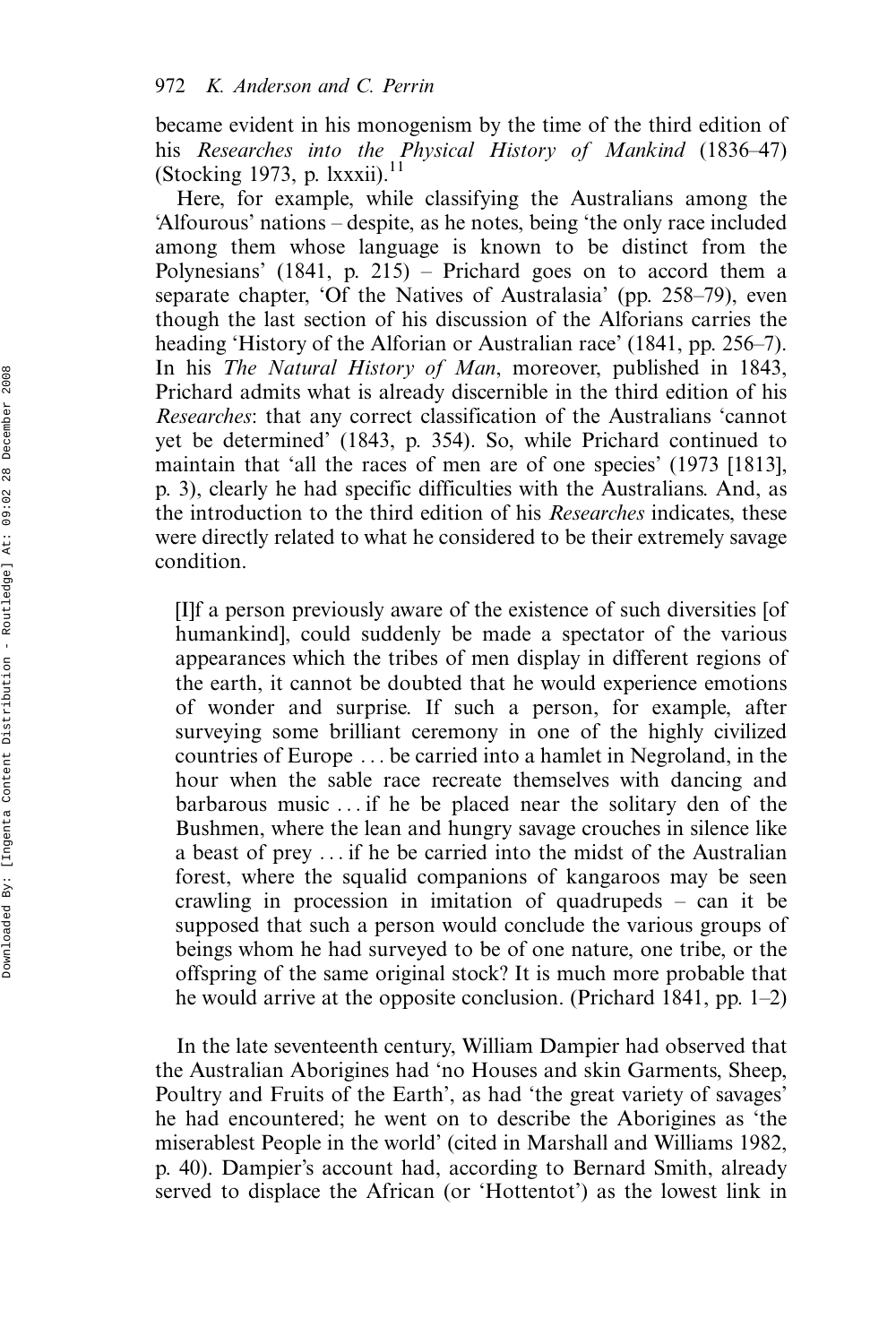nature's chain, or at the very least had offered up 'a rival candidate for the position' (1985, p. 170). Prichard, who cites Dampier (1826, p. 397, 1841, p. 262), also subscribed to this view: 'The Australians [are] ... in their external condition, perhaps, the most miserable of the human family, being destitute of the arts which could enable them to live with any degree of comfort in the region which they inhabit, or even to support, unless scattered in small wandering bands over wide space, their physical existence' (1843, p. 545). But, in an indication of just how intolerable this degree of 'miserableness' was for his own views, and perhaps also providing an explanation as to why, for him, a correct classification of the Aborigines could not yet be determined, Prichard was reluctant to acknowledge the completeness of such a description, adding: 'there is reason to believe that we have as yet seen only the most destitute of the whole nation; and that there are tribes farther to the northward, perhaps in inland countries of the great Austral land, who are by no means so miserable or so savage as the people near the southern shores' (1843, p. 545).

In Australia, Dampier's and Prichard's assessment of the Australian Aborigines was reiterated in many early colonial accounts. These are of interest here, however, not in their mere documentation of supposed Aboriginal savagery, but rather in their emphasis upon its extremity, and in this respect – recalling Dampier's list – upon the evidently remarkable failure of the Aborigines to have improved upon, domesticated or, above all, to have cultivated nature. Lord Monboddo had, in the 1770s, already claimed that the Australian Aborigine was 'Man in his original condition' whose 'huts are not near so well built as those of beavers' (cited in Smith 1985, p. 170). And it was the failure of the Australian Aborigine to have surpassed a state of nature  $-$  a state that apparently no longer needed to be imagined  $-$  which preoccupied both Cook and Banks.

Their canoes, Cook claimed, were the 'worst he had ever seen' (cited in Hawkesworth 1773, p. 210). And, similarly, Banks described their 'houses' as 'framed with less art or rather less industry than any habitations of human beings probably that the world can shew' (1962, p. 128), adding that even the 'wretched hovels at Terra Del Fuego' were superior (cited in Hawkesworth 1773, pp.  $230-1$ ). To these observations may be added many others, including Surgeon-General John White who argued, more generally, that 'in improvements of every kind, the Indians of this country are many centuries behind'  $(1962 \t[1790], \text{pp. } 204-5)$ . Above all, though, it was the absence of cultivation among the Australian Aborigines that the Europeans found most perplexing. And again, its absence in Australia  $-$  in contrast to America and to the so-called 'Hottentot' of Africa's Cape, who was acknowledged as 'at least' having some of the arts of civil life, including farming (Hudson  $2004$ ) – was remarked upon repeatedly: in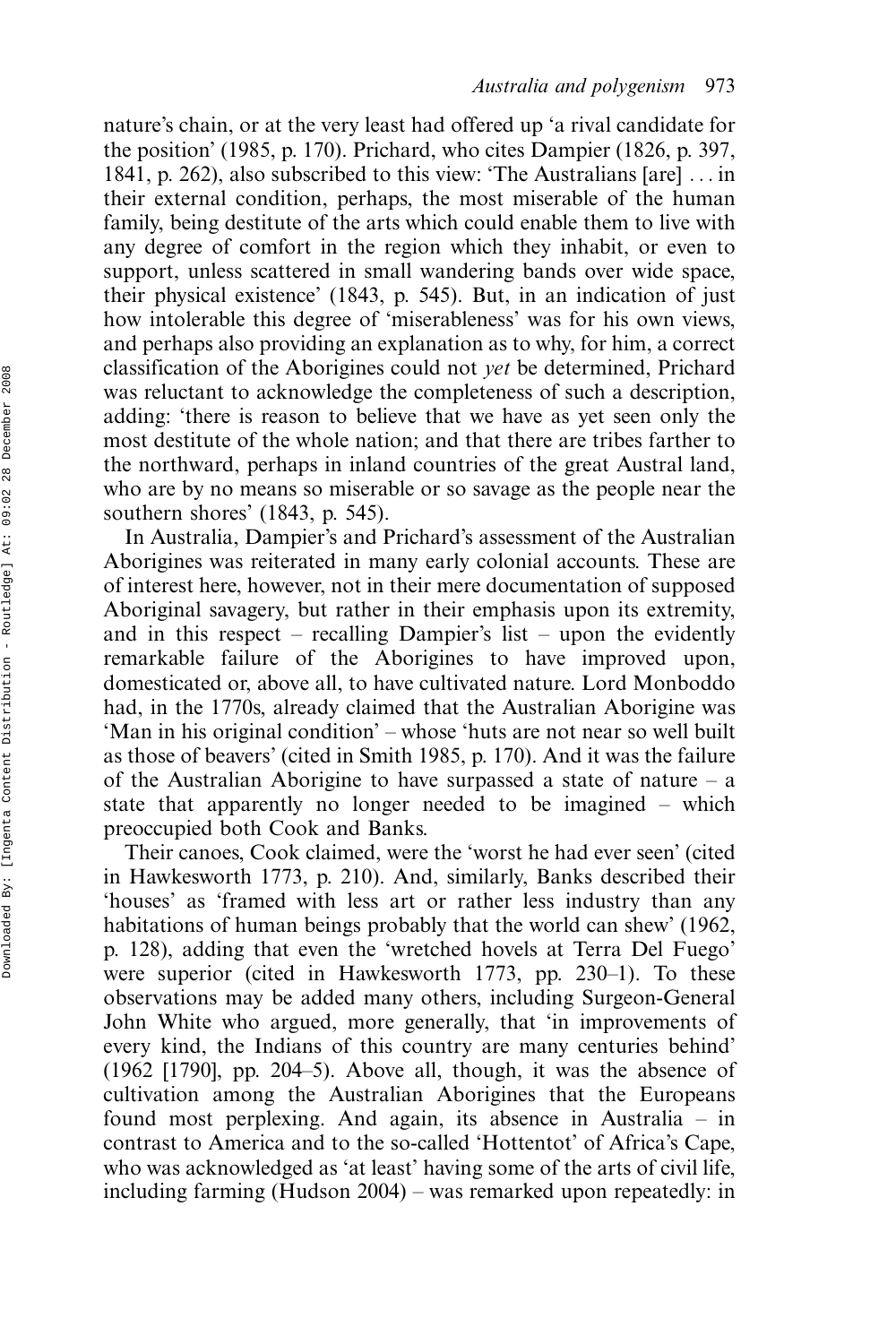Louis Freycinet's words, 'as for cultivation properly so-called, nature is the sole contributor' (2001, p. 173); or in Watkin Tench's account, 'to cultivation of the ground they are utter strangers' (cited in Williams and Frost 1988, p. 190); or again, as William Bradley put it, 'we never met with the smallest appearance of any kind of cultivated ground' (cited in Williams and Frost 1988, p. 191); and so on. Unlike in America, therefore, the Australian colonists could find no evidence that the Aborigines' were even beginning to surpass a state of nature.

It is in the evident struggle of the colonists to comprehend and to categorize a people who are here 'represented' as so extremely 'savage' that they are unique that, we suggest, such emphasis upon the Aborigines' lack of cultivation may be interpreted as something other than the colonists' anticipation of the 'lawfulness' of their appropriation of land that, precisely as uncultivated, could be considered as terra nullius. As the 'most barbarous inhabitants on the surface of the globe', they were, as Turnbull states explicitly, 'beyond comparison' (cited in Reynolds 1989, p. 101). And, as this contradiction indicates, the apparently extreme 'savagery' of Aboriginal peoples appeared as so extreme that it could barely be comprehended or represented without putting the prevailing notion of savagery  $-$  as a condition that was destined to be surpassed  $-$  into question.

In this respect, moreover, it is noteworthy that Banks' infamous and erroneous assumption that the interior of Australia was uninhabited was itself premised upon the sheer inconceivability that the land beyond the coastal area could be inhabited by a people who did not cultivate:

We saw indeed only the sea coast: what the immense tract of inland countrey may produce is to us totally unknown: we may have liberty to conjecture however that they are totally uninhabited. ... I do not remember to have read of any inland nation who did not cultivate the ground more or less, even the North Americans who were so well versd in hunting sowd their Maize. But should a people live inland who supported themselves by cultivation those inhabitants of the sea coast must certainly have learn'd to imitate them in some degree at least, otherwise their reason must be suppos'd to hold a rank little superior to that of monkies. (Banks 1962, pp. 122-3)

In Banks' reasoning  $-$  which anticipated something of Prichard's disbelief that the entire continent could be inhabited by peoples as 'destitute' as those already encountered – the existence of a noncultivating inland people was simply unthinkable. And it was equally inconceivable for him that those inhabiting the coastal region, at least if they were to be classed as human, might not have learnt to cultivate should they have been exposed to such a practice.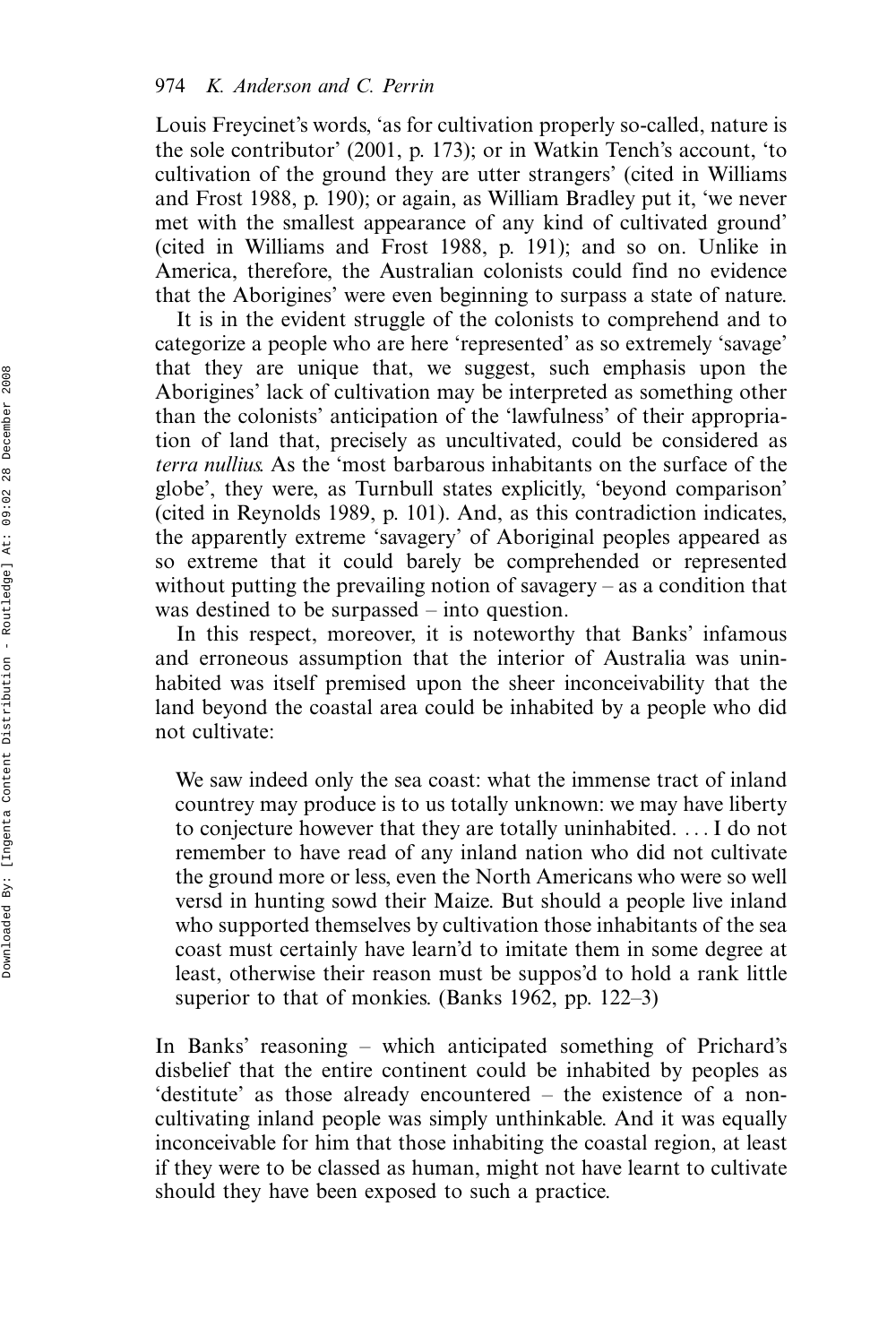While the extremely 'miserable' condition of the Australian Aborigine may have perplexed Europeans insofar as they saw no evidence that the Aborigine, unlike the American Indian, was even beginning to transcend nature, circumstantial explanations  $-$  stressing, for example, that those in coastal regions had no need to cultivate – could still just about appease any humanist anxiety. The English colonist Peter Cunningham's 1827 account of the 'abject animal state in which they [the Australian Aborigines] live', for example, articulated just such an Enlightenment position:

Civilisation depends more upon the circumstances under which man is placed than upon any innate impulse of his own. ... It is only necessity that urges mankind to congregate in fixed habitations, and raise their food by the sweat of their brow; for if it could still be procured in as easy a way by civilised Europeans as by our uncultivated tribes, the European woods would soon abound with creatures nearly as rude and idle as our natives. (cited in McGregor 1997, 6)

But, as Banks' reasoning indicates, this humanist argument was itself dependent upon the assumption that the transition to a stage of cultivation and beyond could be made, and that the Aborigines shared at least a universal capacity to surpass their 'natural' condition. It was, though, precisely this assumption that the Australian Aborigine was to challenge.

While the failure of the Aborigines to emulate white settlers had been noted as early as the mid-1790s – 'The Native Inhabitants are the most irrational and ill formed Human beings on the Face of the Earth destitute in every thought for future Comfort and deriving as yet no benefit from Civilization. They have no Idea of profiting by the Example of our Settlers to sow Corn for a Sure Provision' (Daniel Paine, cited in Williams and Frost 1988, p.  $197$ ) – it was, we will indicate now, as continued efforts to 'civilize' the Aborigines and to encourage them to cultivate came to be regarded as futile that their very capacity for improvement was doubted. Initial puzzlement at the peculiarity of Aboriginal non-cultivation thus turned into outright consternation as Enlightenment humanism and the conception of human unity that it supported were put fundamentally into question.

### IV

In the context of Enlightenment assumptions about the inevitable progress – and hence the improvability – of all peoples, including savages, the early nineteenth century witnessed repeated attempts to civilize the Aborigines: to convert them to Christianity and to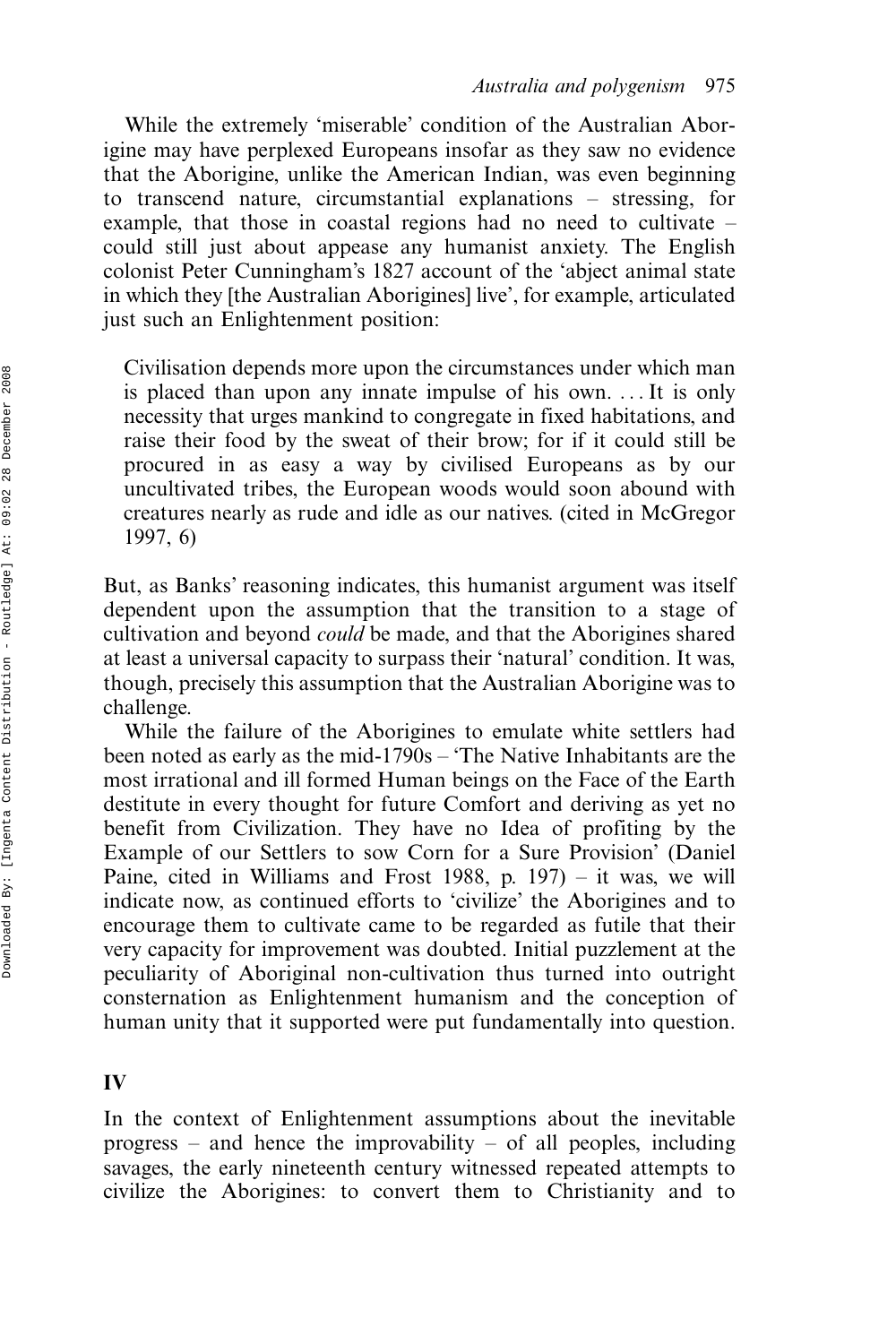encourage them to cultivate the land. In terms that recall earlier apprehensions of the American Indian, Governor Macquarie, for example, was optimistic about this possibility:

Scarcely Emerged from the remotest State of rude and Uncivilized Nature, these people appear to possess some Qualities, which, if properly Cultivated and Encouraged, Might render them not only less wretched and destitute by Reason of their Wild wandering and Unsettled Habits, but progressively Useful to the Country. (cited in Reynolds 1989, p. 104)

Macquarie established a so-called 'Native Institution' in Parramatta, NSW, in 1814, for the 'civilization of the native black children', although it operated for just four years. Some time later, and after the second such institution had been closed, it was soberly observed that this attempt to 'settle them on a portion of land' had failed entirely (Archdeacon Broughton, cited in Colonial Department 1836, p. 14). Nevertheless, efforts to civilize the Aborigines continued throughout the 1820s and 1830s, with a broad-based endeavour that linked their civilization to Christianization, settlement and cultivation.

Typically, the idea of 'inducing them to give up their wandering' and grouping them on missions was consistent with the attempt to 'wean them from their barbarous habits, and progressively to introduce civilized customs amongst them' (Colonial Department 1834, pp. 161, 158). Oriented towards this goal, the so-called protectorate system was, according to the Report of the Inquiry into the Forcible Removal of Aboriginal and Torres Strait Islander Children from their Families (1997), 'based on the notion that Indigenous people would willingly establish self-sufficient agricultural communities on reserved areas modelled on an English village' (no page number). In a letter in July 1840 from three members of a mission in New South Wales to the Colonial Land and Emigration Office in London, it was, for example, suggested that reserves of land would supply the 'best means' for enabling Aborigines 'to pass from the hunting to the agricultural and pastoral life ... wherever they have been induced by any means to abandon their wandering habits' (Colonial Office 1844, p. 61). And, notwithstanding Macquarie's failed attempts to 'attach them to the soil', it was argued that such 'reserves ... would enable them to live not as hunters, in which case no good would be done, but as cultivators of the soil' (Colonial Office 1844, p. 62).

The dominant view at this time was that the Aborigines' 'present barbarism' could not necessarily be ascribed to 'any inconquerable dullness of intellect, but merely to their love of erratic liberty' (Colonial Office 1844, p. 150). And so efforts to civilize them proceeded. The superintendent of a mission in Victoria, for example,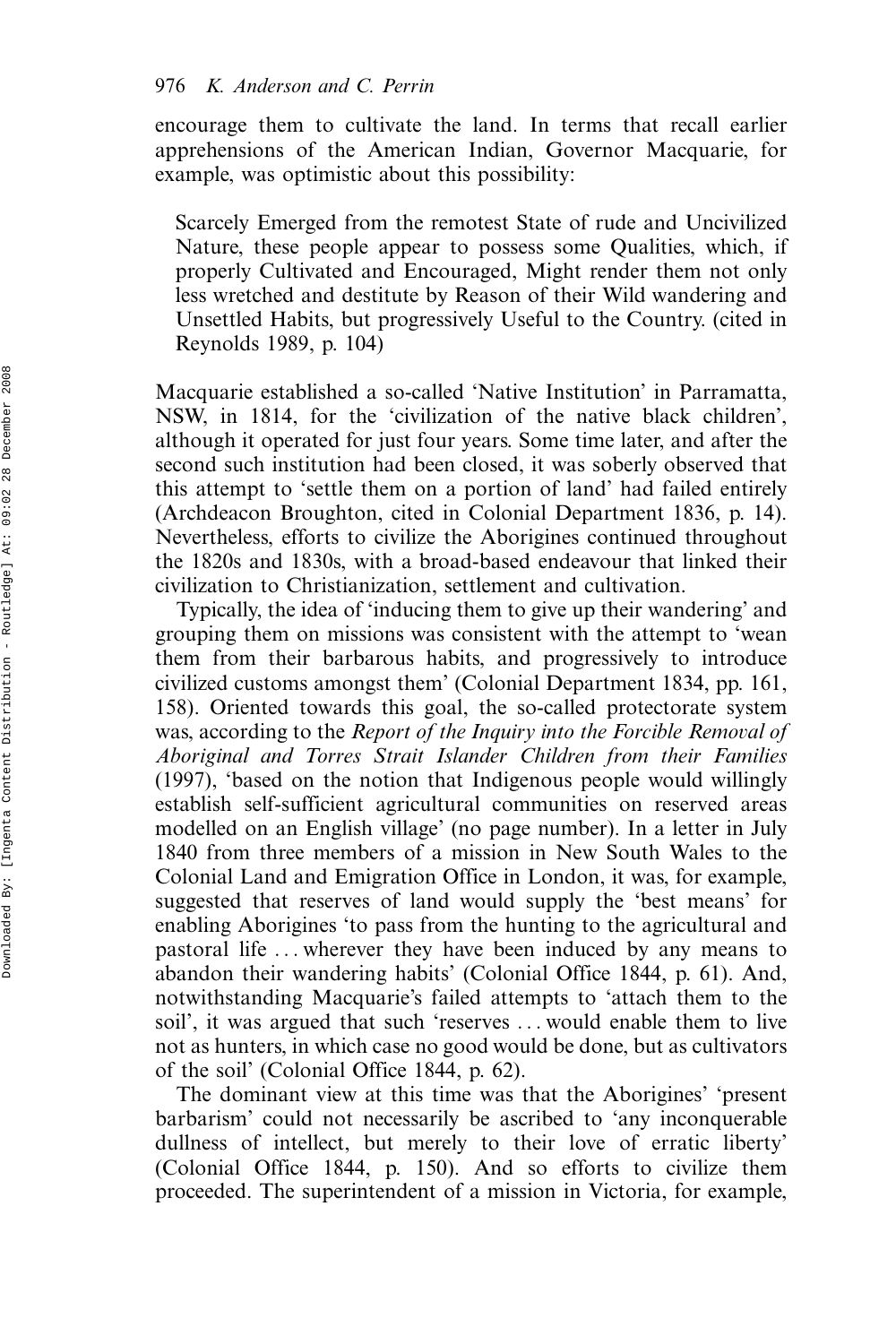insisted, against mounting evidence of the failure of missions in the Australian colonies, that he would not be deterred:

notwithstanding they have sunk to the lowest degree of degradation and misery, yet the means which have been so successful among the Indians in America, the Hottentots in Africa, and the Cannibal Islands of the South Seas, will, by the blessing of God, if faithfully used, produce the same effects among this people also. (Colonial Office 1844, pp. 243–4)

But, despite a number of accounts about 'the decided improvement' of Aborigines in regions and districts where they had been induced to remain for a fixed amount of time (Colonial Office 1844, pp. 176, 182, 199), there were many more reports of 'little change' among the Aborigines. Attempts to convert and more generally to civilize them were proving as futile as Macquarie's 'Native Institution'. One commissioner for crown lands in New South Wales summarized this view in 1843: 'From their present mode of living, and the great dislike the blacks have to civilized life, I do not consider that there is any great hope that their future prospects will improve' (Colonial Office 1844, p. 334).

In 1844, Captain George Grey conceded to the British government that the Aborigines had 'resisted all efforts which have been made for their civilization' (Colonial Office 1844, p. 100). And, while Grey, along with others, proposed that yet further efforts should be made to civilize them, this very possibility was already beginning to be doubted. The residual optimism of Grey and others was not, for example, shared by Lord Stanley, Secretary of the Colonial Office in London:

After making fair allowance for the peculiar difficulty of such an undertaking, it seems impossible any longer to deny that the efforts which have hitherto been made for the civilization of the aborigines have been unavailing; that no real progress has yet been effected, and that there is no reasonable ground to expect from them greater success in the future. ... I have great doubts as to the wisdom or propriety of continuing the missions any longer. ... [And] I cannot conceal from myself that the failure of the system of protectors has been at least as complete as that of the missions.

Stanley, however, could still not bring himself to reach the conclusion that others soon would, concluding:

I should not, without the most extreme reluctance, admit that nothing can be done; that with respect to them alone [the Australian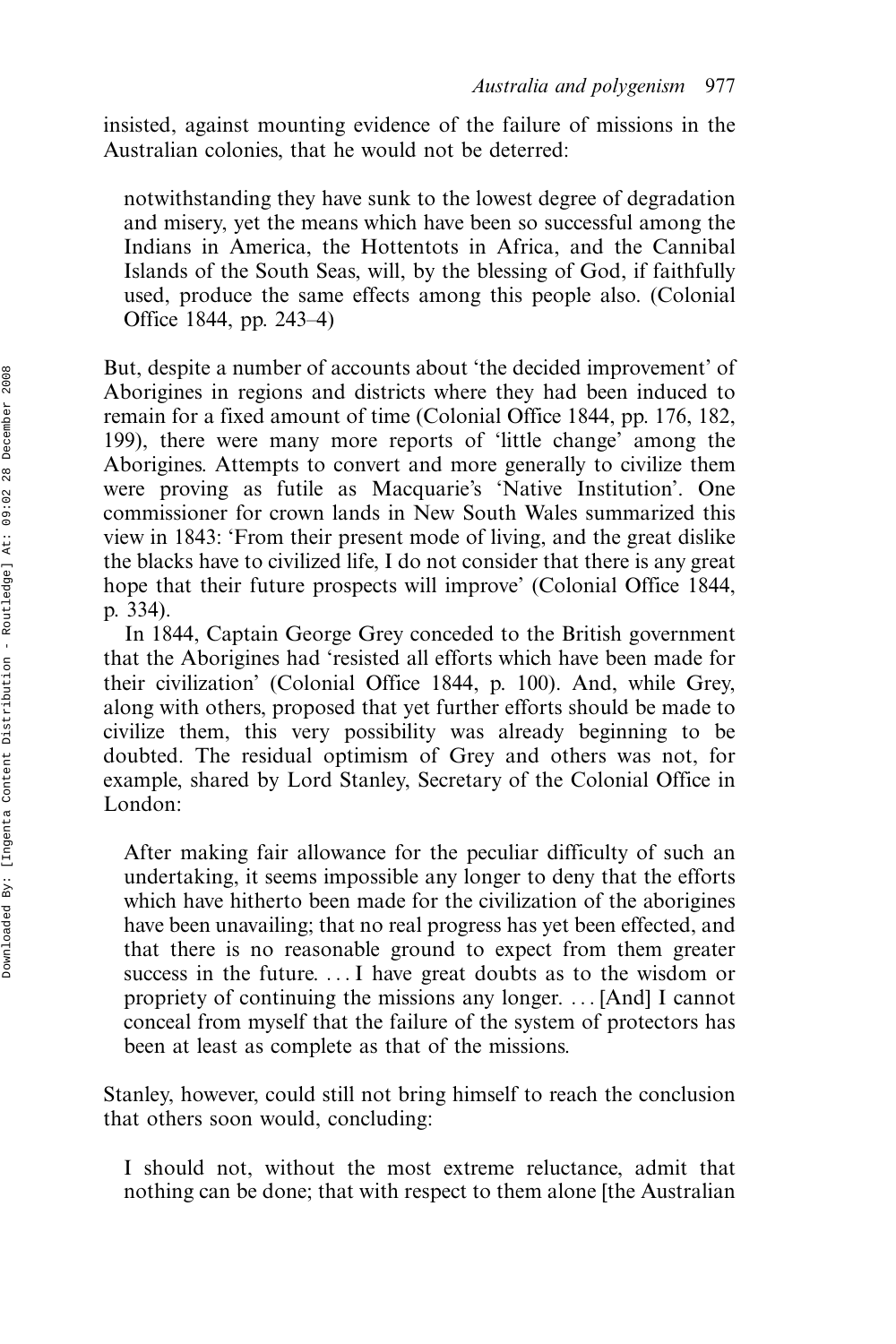Aborigines] the doctrines of Christianity must be inoperative, and the advantages of civilization incommunicable. I cannot acquiesce in the theory that they are incapable of improvement. (20 December 1842, cited in Colonial Department 1844, pp. 221–3)

Stanley rather desperately maintained his willingness to co-operate in 'any arrangement for their civilization which may hold out a fair prospect of success' (20 December 1842, cited in Colonial Office 1844, pp.  $221-3$ ). But just a year later, in a report from a select committee appointed to assess 'the condition of the Aborigines in New South Wales' (Colonial Office 1845), the basis for a rather less open policy towards further attempts at Aboriginal improvement was taking shape. Here, it was exactly the colonists' initial bewilderment at the peculiarly non-cultivating Aborigine that was recalled. And, as the committee chairman invoked a certain 'wanting in their minds' in order to explain the evident failure of civilizing policies (Colonial Office 1845, p. 20), so the committee's enquiries may be read as struggling to pose the question  $\overline{-}$  if not to propose the thesis  $\overline{-}$  that the Aborigines were uniquely incapable of improvement in general, and of cultivation in particular.

An 'intelligent' Aboriginal witness called before the committee was asked by the chairman: 'Would any black fellows living about you now like to have a farm and to grow cabbages and other things?' When told 'they would not stop by it', the witness was asked for clarification: 'They like to walk about?' To which the answer was 'Yes' (Colonial Department 1845, p. 4). Reverend Polding, the Roman Catholic Archbishop of Sydney, was then asked: 'Are you not aware that all the tribes of Indians, in America, have been accustomed in their native state to cultivate the ground?' And, on the point of a failure to 'hold' the Aborigines to the soil, even on reserves, another member of the committee asked: 'Can you account for the difference of success that has attended the missionaries efforts with regard to New South Wales, as compared with all the neighbouring islands – does it not appear an anomaly of an inscrutable character?'  $(1845, pp. 8-9)$ .

Clearly, the assumption that the Aborigines were capable of improvement was wearing thin as they had become, not just a peculiarity for the European settlers and scientists, but an 'anomaly' for the colonial authorities. How, then, could their unique insusceptibility to civilization be accounted for?

Confounding all attempts to civilize them, and so putting into question the cherished doctrine of an essential human improvability, the Aborigines' difference could no longer be explained in Enlightenment terms – particularly, as many observers were to argue, in view of the agricultural improvements that the Europeans had apparently managed to achieve in Australia.<sup>12</sup> Recourse to the thesis, intimated by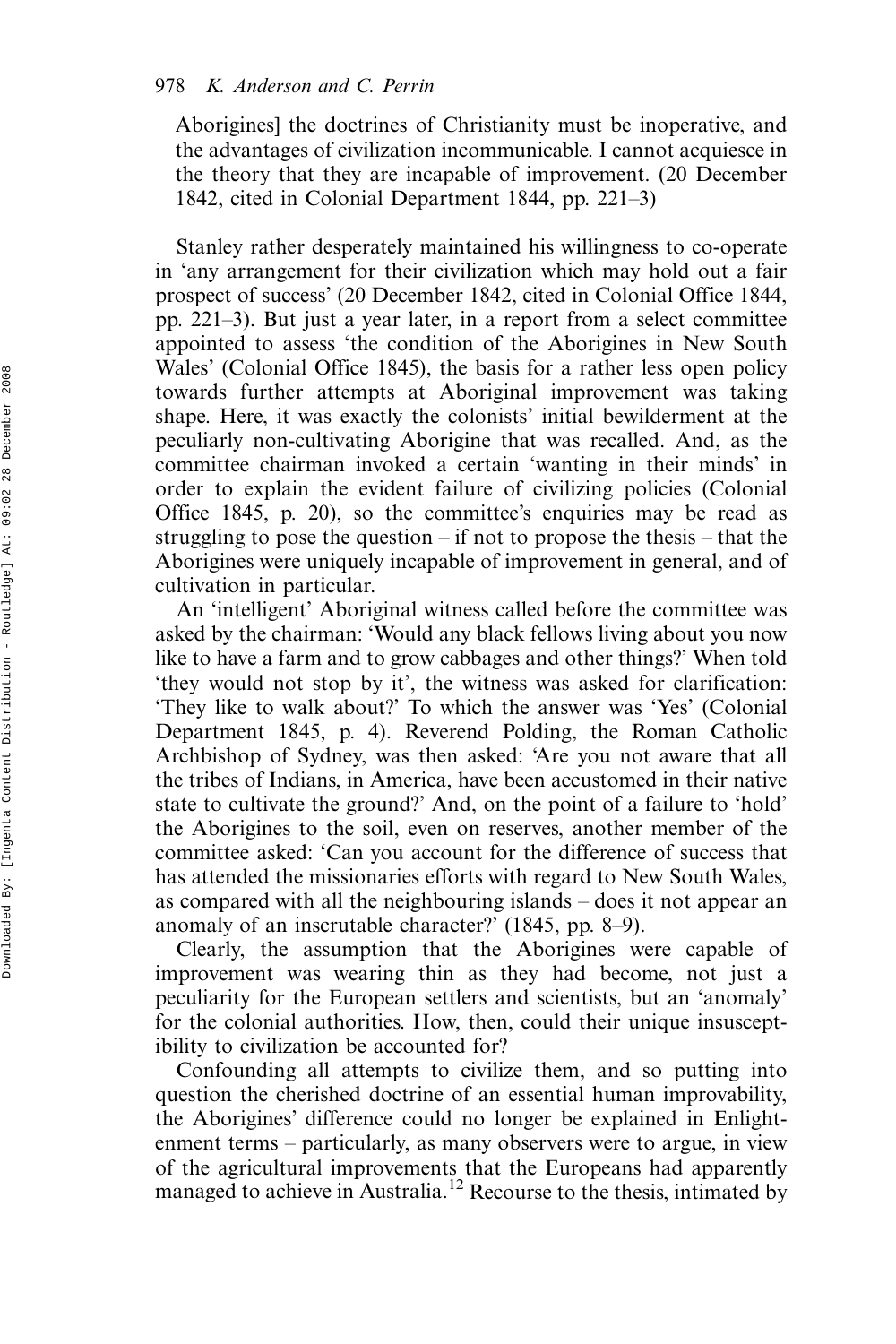the select committee's enquiries, of an innate deficiency among the Aborigines thus came to be acknowledged as the only possible explanation for their continued failure to improve either themselves or the land. An anonymous essay published in 1843 in The New South Wales Magazine anticipated, in the context of the nineteenth century development of phrenology and craniology, what was to become the prevalent explanation, declaring that 'all attempts to civilize the savage are futile' because of a 'deficiency in [their] reflective faculties' that was passed on from generation to generation (Anonymous 1843, pp.  $58-9$ ). Confirmation that a biological difference, unique to the 'Australian race', provided the explanation for their continuing savagery was also to be found in the case of the 'half-caste'. In a statement that anticipated a colonial policy in Australia of later years, the question was raised:

How is it that the half-caste remains with the white, while the pure black under similar circumstances returns to savage life? I am at a loss for any other explanation than this: that the faculties of the halfcaste are of a different order from those of the pure black ... and consequently, that nature is too powerful in the other case to be subdued by any change of circumstance. (Anonymous 1843, p. 59)

By 1866, a review in the British-based Popular Magazine of Anthropology of Gideon S Lang's The Aborigines of Australia was able to interpret that book as vindication of what was by then accepted to be 'the world-wide fact that the savage hunter is irreclaimable by the civilized man' (Anonymous 1866, p. 50).

The boundaries of savagery and of race had once been imagined, as we saw earlier, in the body and being of the North American Indian. But, as the reviewer of Lang's book stated, a more differentiated portrait had emerged: 'the Indian of North America would regard an Australian with a degree of pity bordering on contempt. And perhaps justly so' (1866, p. 51). The Australian savage, the reviewer went on to argue, was not an 'uncultured type of civilized man', one 'who may be schooled in civilisation', but instead was a lost cause. And, in the claim of an essential Aboriginal deficiency that was, as we will see now, generalized, it was precisely a certain humanism that could no longer be assumed: 'In the animal sphere we readily admit that there are both birds and beasts that practically defy domestication. ... But we are backward in applying this principle to man' (1866, p. 59).

#### V

We have already indicated how the Australian Aborigine strained Prichard's monogenism. Despite his tendency towards environmental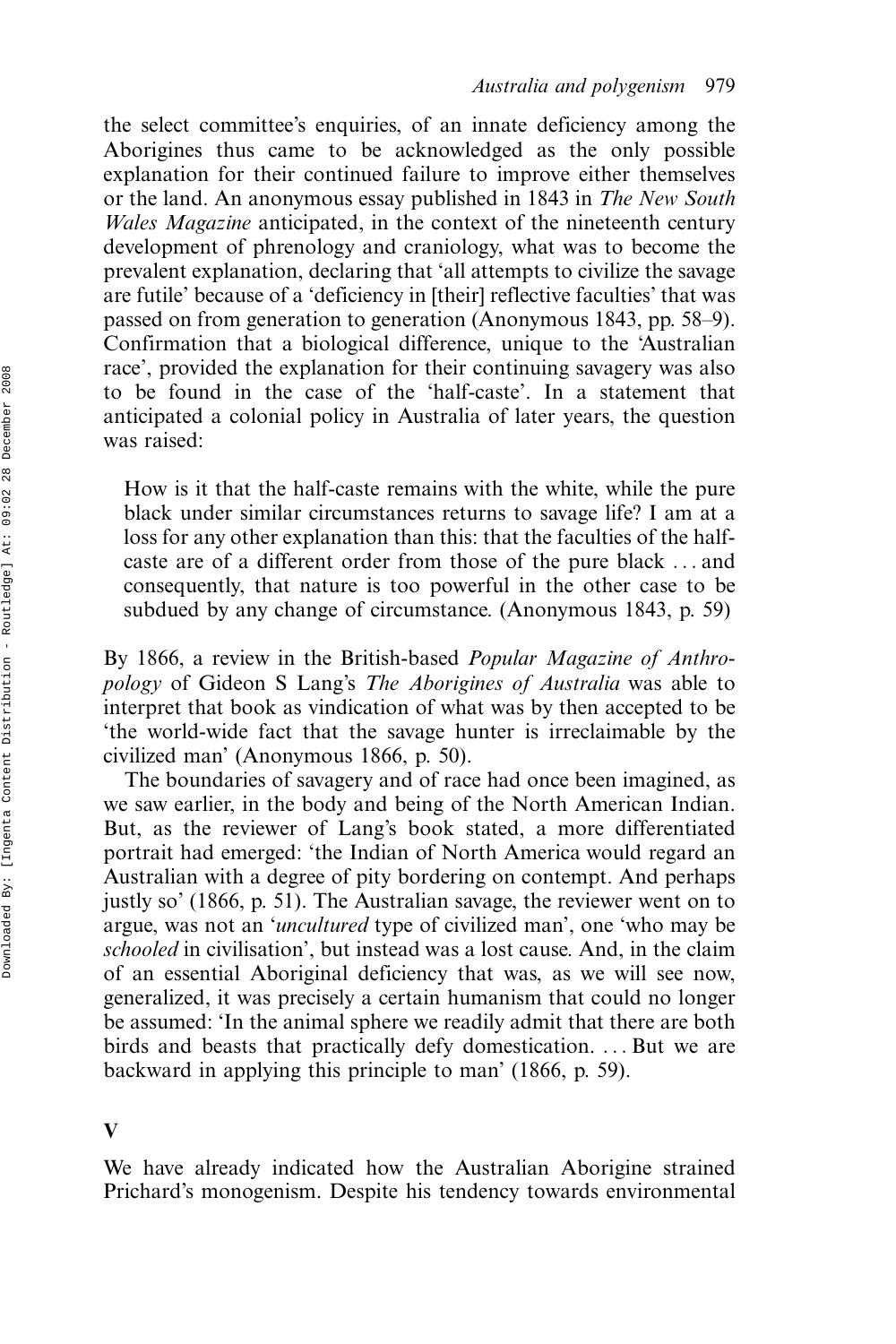and especially climatic explanations of human physical and cultural difference, Prichard denounced Australia's Aborigines in terms that appeared excessive in view of such explanations. Calling them 'miserable hordes' and describing Aboriginal women as having 'squalid and disgusting forms' (1841, pp. xix, 257), Prichard at least contemplated the idea that they might be innately deficient. 'The Australians', he wrote, 'are generally considered to be at least one of the most degraded and savage races of the world' (1841, p. 266). And, noting that 'some writers have represented them as scarcely endowed with reason'  $(1841, p. 266)$ , he went on to argue – now with a craniological-phrenological reference which would seem to contradict his monogenism directly  $-$  that:

Amongst the rudest of tribes of men, hunters and savage inhabitants of forests, dependent for their supply of food on the accidental produce of the soil or on the chase, among whom are the most degraded of the African nations and the Australian savages ... a form of the head is prevalent which is most aptly distinguished by the term prognathous. (Prichard 1843, p. 107)

As already indicated, and despite such references, Prichard maintained that 'all human races are of one and the same species' (1843, p. 546). He insisted, moreover, that 'the term [race] should be used without any involved meaning that such a progeny or stock has always possessed a particular character' (cited in Douglas 2001, pp. 21–2). But others who did not share Prichard's religious views – which in any case were losing credibility given the doubt that the discovery of geological time had raised about the biblical account of human origins (see, for example, Stocking 1987, p. 74) were less constrained in drawing more radical and more general conclusions from the stubborn peculiarity of the Australian Aborigine.

While in 1848 the Scottish Lieutenant-Colonel Charles Hamilton Smith referred to the Aborigines as 'the Papuan[s] of Australia', it was this 'most sunken of all human beings', he went on to say, who raised 'the problem of the identity of species'  $(1848, p. 207)$ .<sup>13</sup> Polygenists such as Knox and Hunt in England and Nott and Gliddon, among others, in North America, however, went further.<sup>14</sup> They drew upon the work of craniologists and phrenologists such as Samuel Morton and George Combe in order to shatter the idea of the unity of the human 'species'. This work explicitly sought to provide an explanation for the unimproved and unimprovable condition of certain peoples in the size and the shape of their skull, as it was taken to reflect the capacity of the mind in its power of reasoning or 'ideality'. And so the thesis of an innate racial difference was supported, as Combe put it, against the 'fashionable tone of thinking ... that national character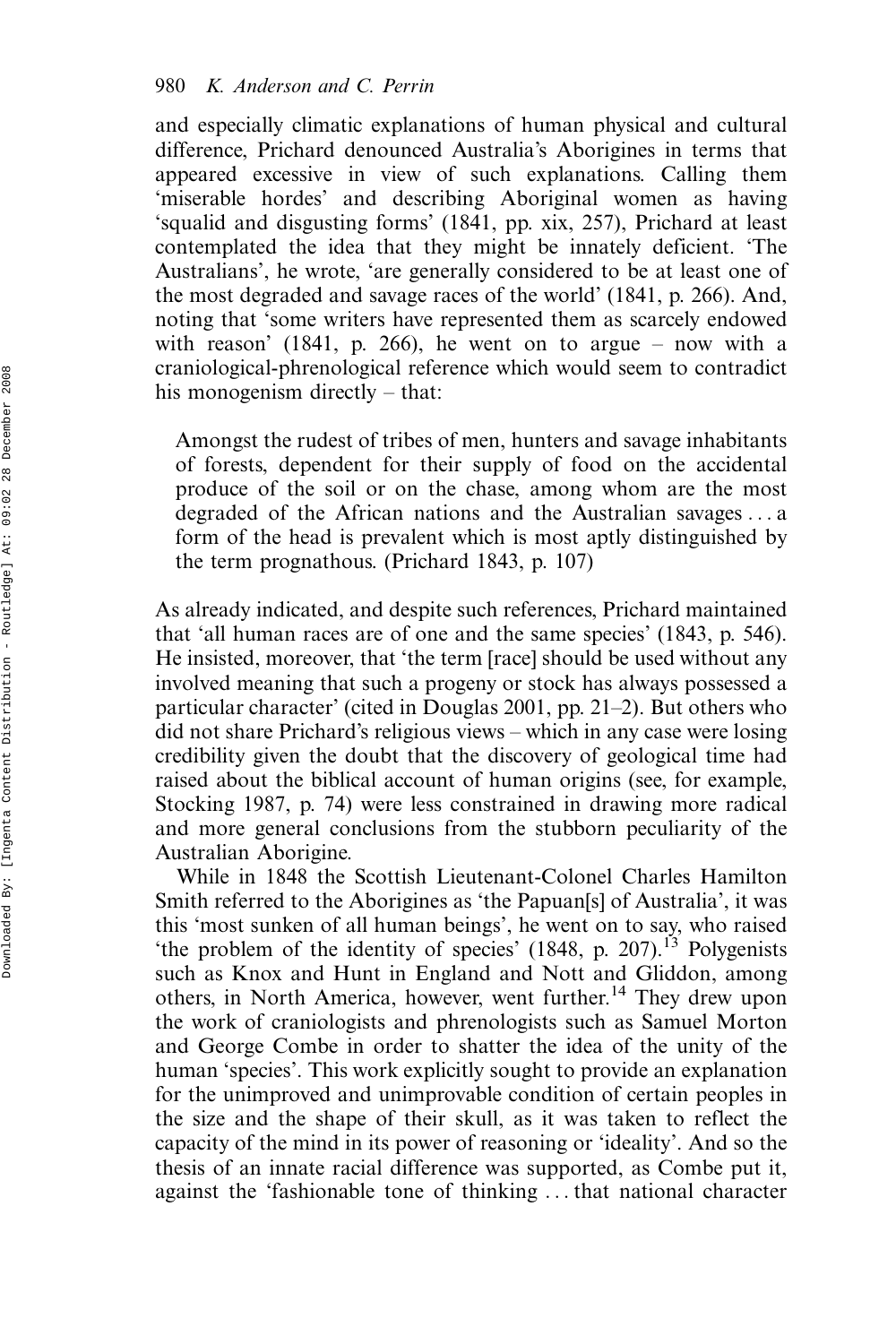depends on external circumstances ... and the different circumstances in which men are placed; and that the native stock of animal, moral, and intellectual powers on which these operate, is the same in New Holland, in England, in Hindustan, and in France' (1853, p. 327). For Knox, as for many others, race became everything exactly because it came to be thought as independent of external circumstances. And, pitched explicitly against what he called 'the laborious writings of Dr Prichard' (1850, p. 23), Knox announced: 'call them Species, if you will: call them permanent Varieties; it matters not. The fact, the simple fact, remains just as it was: men are of different races' (1850, p. 2).

Crucial in the elaboration of this idea of race was the figure of the Australian Aborigine. Beyond contentions, such as Louis Agassiz's, that the 'condensed picture' of separate speciation offered by the 'insular continent' of New Holland provided exemplary support for the argument that there had been distinct 'centres of creation' (1855, p. 1xxiii), it was in the observation, taken here from John Nott, that 'the natives of Australia differ from any other race of man in features, complexion, habits and language' (Nott and Gliddon 1855, p. 433), that Hamilton-Smith's problem of the identity of the human species received an unambiguous response in the form of polygenism.<sup>15</sup> Knox himself, despite focusing mainly on Africa (since he claimed to know that country best), could not avoid invoking a source who had informed him 'that he had every reason to believe that the native Australian race differed in an extraordinary manner from the European' (1850, p. 2). The crania of the 'the Tasmanians and Australian races', he observed, 'show many peculiarities of structure' (1850, p. 227). And he went on to quote Richard Owen's report on a collection of skulls shipped from Australia to the British Museum, stating that '[i]t is only with regard to the Australian and Tasmanian Aborigines that he [Owen] could feel any confidence in detecting the distinctive characters of race' (1863, p. 269).

It was, however, not simply the peculiarity of Australia or of its inhabitants that prompted the polygenist thesis. Rather, such a thesis was formulated precisely in response to the apparent miserableness of the Aborigines' living conditions and, in particular, in response to the otherwise inexplicable fact that they did not  $-$  and apparently could or would not  $-$  cultivate.

Thus, observations such as Combes', that the New Hollanders and the 'wretched beings' of Van Dieman's Island (Tasmania) 'in a fine climate and productive soil. ... derive no other sustenance from the earth than a few fern roots and bulbs  $(1851, pp. 135-7)$ , or again that 'in Van Diemen's Land and New South Wales a few natives have existed in the most wretched poverty, ignorance, and degradation, in a country which enriches Europeans as fast as they subject it to cultivation' (1853, p. 332), became the very basis upon which the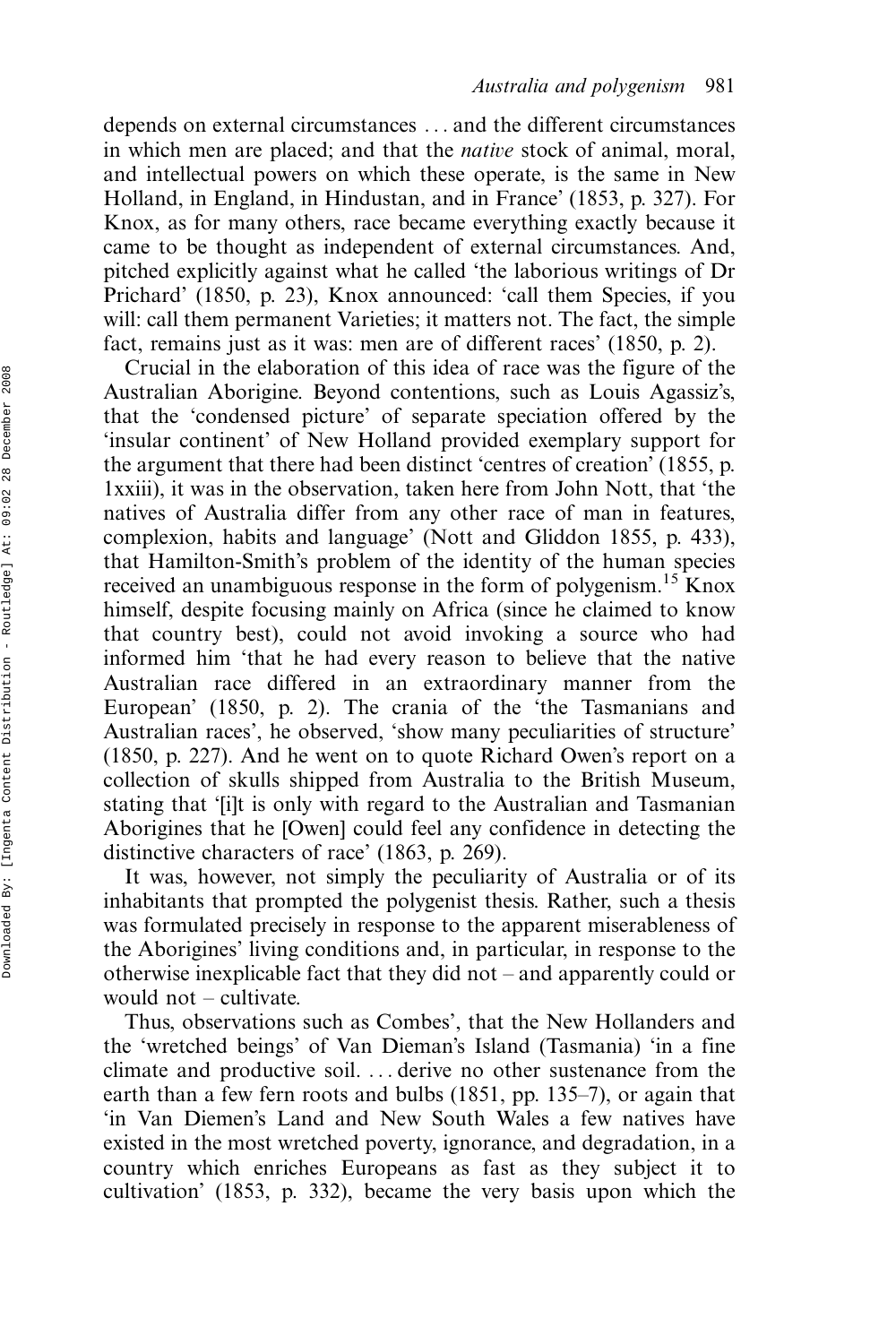argument for an innate deficiency among Australia's Aborigines was expounded. And it was the 'sciences' of craniology and phrenology that set about explaining this deficiency; locating its source in, as Combe put it, 'the structure of the head' (1853, p. 335).

Observing that '[t]he New Holland skull' was the most deficient in a variety of respects, including 'Number, Constructiveness, Reflection, and Ideality' (1853, p. 240), Combe 'supported' his analysis with the 'evidence' that had, of course, impelled it. He referred to the accounts of Australian explorers and settlers, making particular note of their observations about the Aborigines' 'lack of housing' and their 'lack of acquaintance with any species of grain', as well as referring to Governor Phillips' failure to 'effect the civilization of that miserable people' (1853, p. 240). Nott too linked evidence that '[t]he races of New Holland and the island of Timor ... represent the lowest grade in the human family' to what he called their 'remarkable ... anatomical characteristics' (Nott and Gliddon 1854, p. 434). He continued, drawing now on Morton: 'While, in countenance, they present an extreme of the prognathous type hardly above that of the orang-outan, they possess at the same time the smallest brains of the whole of mankind' (1854, p. 434).

It was in their extreme and apparently irremediable savagery that Australia's Aborigines had prompted the thesis of their innate difference or deficiency. And, it was argued, precisely insofar as they presented 'the lowest and most degraded picture of wretched humanity, scarcely rising in their grovelling and debased dispositions above the level of the very brutes', they offered a unique opportunity for craniological and phrenological study: 'The Aboriginal of Australia exhibits an interesting field for investigation to him who regards with greater interest the character of a people purely the children of Nature, unmodified by the forms and customs of civilization and refinement, and how much more so to the Phrenologists' (Aeneas 1844, p. 156). As measurements of the shape of Aboriginal skulls and the size of their brains were correlated with observations about their savage condition, so Australia's Aborigines came to provide apparently definitive evidence both for the thesis of an innate difference between all races and for the claim of an innate, and so permanent, deficiency in some. And, as Knox, for example, invoked 'specific characters in the quality of the brain' in order to formulate his own theory of 'a physical and, consequently, a psychological inferiority in the dark races generally'  $(1850, \text{ pp. } 224-5)$ , it was through craniology and phrenology, and according to a rationale and criteria derived from the 'extreme' case of the Australian Aborigine, that polygenism was generalized to all races but most significantly, of course, to what Knox called 'the dark races'.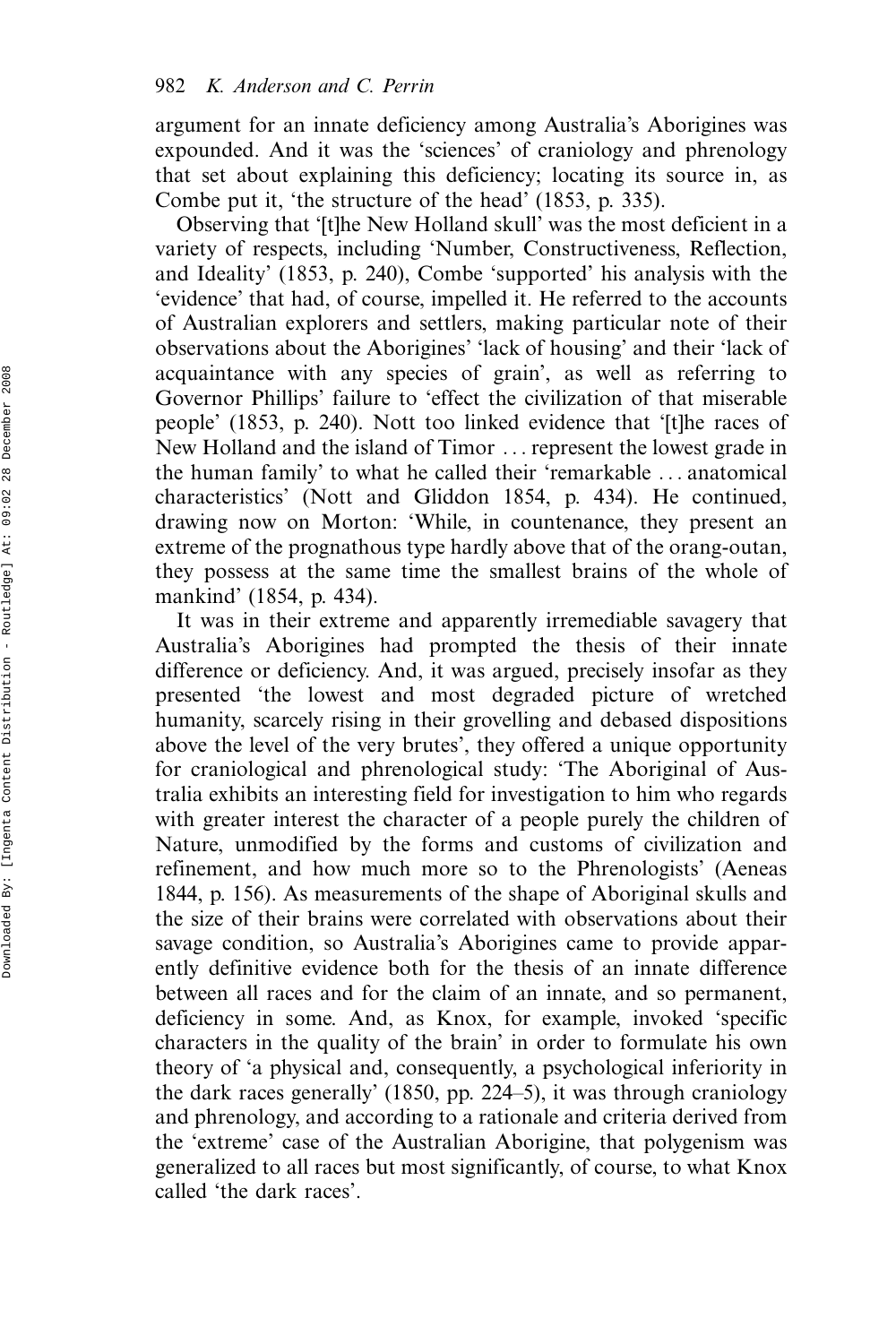In the production of a scale of mental (in)capacity that constituted nothing less than a hierarchy of races, the Australian Aborigines assumed a referential place, as the 'Negro' and other 'types of mankind' were considered and assessed in relation to them. For Morton, as Nott went on to note, the 'Australians' (as members of the 'Negro' group) were placed at the bottom of his 'Table, Showing the Size of the Brain in cubic inches, as obtained from the measurement of 623 Crania of various Races and Families of Men' with a mean cranial capacity of 75 cubic inches, compared, for example, to that of the 'Negro Races', with a mean of 83, the 'American Tribes', with a mean of 84, and the ' 'English' with a mean of 96 cubic inches (reproduced in Nott and Gliddon 1854, p. 450). And for Combe, albeit less formally, the lowly position of the 'New Hollander' supported his further consideration of, for example, the 'New Zealanders', who were placed above the New Hollanders on account of an analysis supported by the fact that they cleared trees, hewed wood and cultivated potatoes and corn (1853, p. 344), and the 'Negroes', who were placed above the 'New Zealanders' owing to 'a concentration of mind which is favourable to settled and sedentary employments' (1853, p. 352). And so on.

It is not merely the fact that the Australian Aborigines were accorded the lowest position in such racial hierarchies that is significant here. Rather, as we have argued, it is in framing and supporting what, in contrast to Enlightenment stadialism, was a hierarchy of innate and so permanent racial (in)capacity, that the Australian Aborigine may be seen as a key figure in the nineteenthcentury shift to polygenism: not only in shattering the monogenism that Prichard sought to preserve, but in the subsequent elaboration and generalization of an innatist idea of race through Combe's, Morton's and others' versions of craniology and phrenology. For such a condition as the human achieved in transcending or cultivating nature was 'measured' in the calculations that these 'sciences' performed on the skulls and brains of Australia's Aborigines, as well as on others. And it was because these calculations came to provide the basis upon which polygenism was generalized that  $-$  as debates about race in the mid-nineteenth century were impelled by accounts of savagery and the question of its surpassing  $-$  the Aborigine appeared not only as the paradigmatic support for a determinist idea of race, but as constitutive of it. Most generally, then, it was the innate deficiency of the Aborigine that was extended to the 'negro' as, in the pro-slavery reader Negro-Mania, for example, it was argued that:

Never at any given time from the most infinitely remote antiquity until now, has there ever appeared a race of Negroes, that is, men with woolly heads, flat noses, thick and protruding lips, who has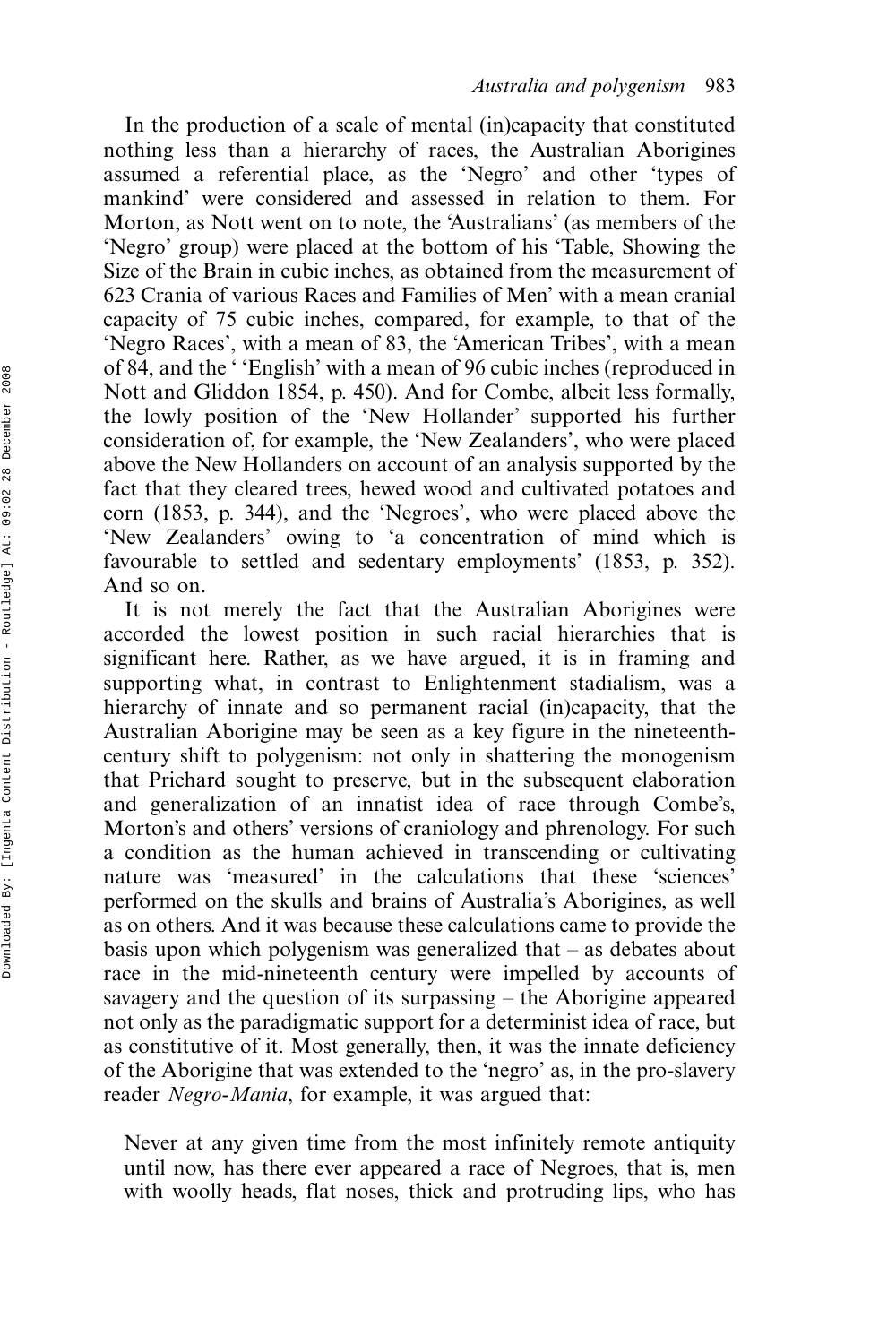ever emerged from a state of savageism or barbarism, to even a demi-civilization – look to the West Indies, to Brazil, to Australia. (Campbell 1851, pp.  $6-7$ )

Exactly because of what came to be seen as an innate and permanent racial deficiency among the Australians, and now among all 'savages', 'the dark races' were no longer expected to change or improve. Supporting his calculation that the 'Australians' have the 'smallest brains', Morton contended: 'It is not probable that these people ['The Australian Family'], as a body, are capable of any other than a very slight degree of civilisation. ''Forty years have elapsed since the country was colonised ... and I have not yet heard of a single native having been reclaimed from barbarism''' (1839, p. 94). Regarding the possibility of their civilization, and in a strident rebuttal of Enlightenment developmentalism, Knox declared, 'I should say not' (1850, p. 244); that they may be converted by education into white men is, he added, 'an entire delusion' (1863, p. 268).

The polygenist thesis of permanent racial difference  $-$  in Hunt's words, the idea that 'from the very earliest dawn of history, races have existed as they are now'  $(1866, p. 326)$  – had thus come to constitute an argument against colonialism's civilizing mission. And, in a letter to Hunt in 1865, James Bonwick in Australia stated categorically in relation to the Aborigines: 'I see no hope of their so-called civilization and Christianity. We do not improve them. There are those here who are obliged to acknowledge the force of your arguments' (1866). In explicitly claiming  $-$  or even just speculating  $-$  that the human was divided into separate species, as was the case in literalist versions of the polygenist thesis, or, in softer versions, that the differences between races were so unalterable as to be fixed for all time, polygenism determined that the very capacity for realizing humanity was innately and differentially distributed across the world's peoples. And, against those assumptions of the unity and inevitable progression of all humankind, according to which the American Indian had been accommodated within the frameworks of social contract and stadial theory, and according to which race was formerly regarded as a subdivision or mere variety of the human, race became everything in the sense that it came to constitute an argument for racial destiny.

As the legacy of polygenism for Aboriginal peoples in Australia was to attest (see, for example, HREOC 1997; McGregor 1997), the polygenist 'notion of the permanence of racial elements' persisted, despite the explicit reversion to monogenism of late-nineteenth century evolutionism, through to eugenics and beyond (see, for example, Stepan 1982, pp. 85, 96). But, while this conception of the permanence of race, and of the inescapability of racial difference or deficiency, was invoked in an attempt to support and to 'rationalize' the genocidal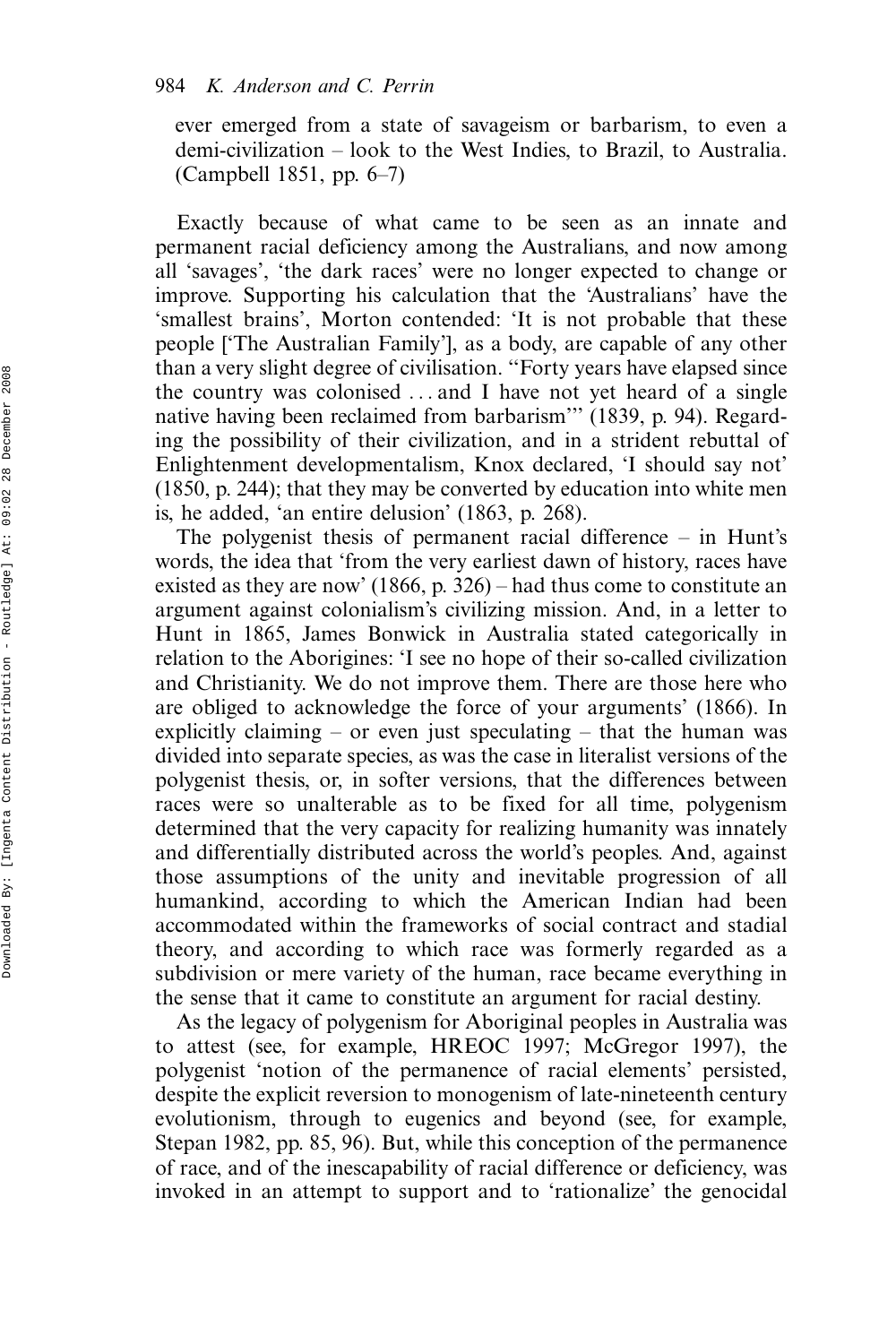policies that were inflicted upon Australia's Aboriginal peoples, it cannot be adequately explained simply as a justification for colonialism. Rather, as we have argued here, it is in its emergence in the encounter with the Australian Aborigine that polygenism may be understood, most immediately, as a response to the failure of colonial efforts both to comprehend and to civilize Australia's seemingly intractable peoples, and, more fundamentally, as a response to the crisis that they thus precipitated in the cherished idea that 'the human' could be defined according to its separation from, and capacity to rise above, nature.

#### Notes

1. To be clear, the 'American Indian(s)' and the 'Australian Aborigine(s)' are referred to here only insofar as they are represented or imagined from the perspective of colonial and/or humanist 'discourse'.

2. As we will see, the polygenist idea of race was consistent with the claim that, owing to an innate deficiency, certain peoples were incapable of 'progressing' to a civilized state. And in this respect it is worth noting that, despite his extreme racism, even Long maintained this possibility: 'We cannot pronounce them [the Negroes] insusceptible of civilization, since even apes have been taught to eat, drink, repose, and dress like man' (1970 [1774], p. 376).

3. This argument was, of course, explicitly (though not fully) overturned by the Australian High Court in Mabo v Queensland [No. 2], 1992; and it is notable that the claimants in that case were renowned gardeners.

4. For a legal account, see McNeil (1989). For a more general historical consideration of how the idea of improvement informed the development of Enlightenment notions of property rights, as well as their denial in respect of lands occupied by indigenous peoples, see Weaver (2003, pp. 81–7, 133–77).

5. While Bain Attwood, for example, has followed the High Court's decision in Mabo in contending that 'the British Government determined in 1785 that New Holland [Australia] was a terra nullius' (1996, pp. viii-ix), David Ritter has contended that the 'doctrine' of terra nullius was rather a convenient way for the High Court to identify and address the 'rationale' for Aboriginal dispossession: 'When Australia was originally colonised by the Crown', Ritter argues, 'neither terra nullius or any other legal doctrine was used to deny the recognition of traditional Aboriginal rights under the common law' (1996, p. 6). 'Such a doctrinal denial', he continues, 'would not have appeared necessary to the colonists' (1996, p. 6). Although Ritter himself tends to rely upon a generalized idea of race in order to maintain that 'the absence of Aboriginal land rights was not a matter for judicial decisions' (1996, p. 13), his argument is worth noting here, not only for its own problematization of the legal basis upon which accounts such as Attwood's have maintained that race provided a straightforward justification for colonialism, but also in the possibility of its 'radicalization' along the lines of our own argument.

6. In this respect, therefore, it is less to Edward Said's (1979) description of the power of colonial discourse and more to Homi Bhabha's (1984) attempt to elicit its limits that our argument takes its theoretical inspiration. See also Perrin (1999).

7. The argument presented in this paper draws upon, and summarizes, that in Anderson, Race and the Crisis of Humanism (2007).

It is in questioning this separation that our argument draws generally upon a range of recent 'posthumanist' writings. Among many, see in particular Glendenning (2000) and Armesto (2004). Their elaboration is beyond the scope of this article, and the reader is directed to Anderson (above) for a discussion of the sense in which such writings unsettle and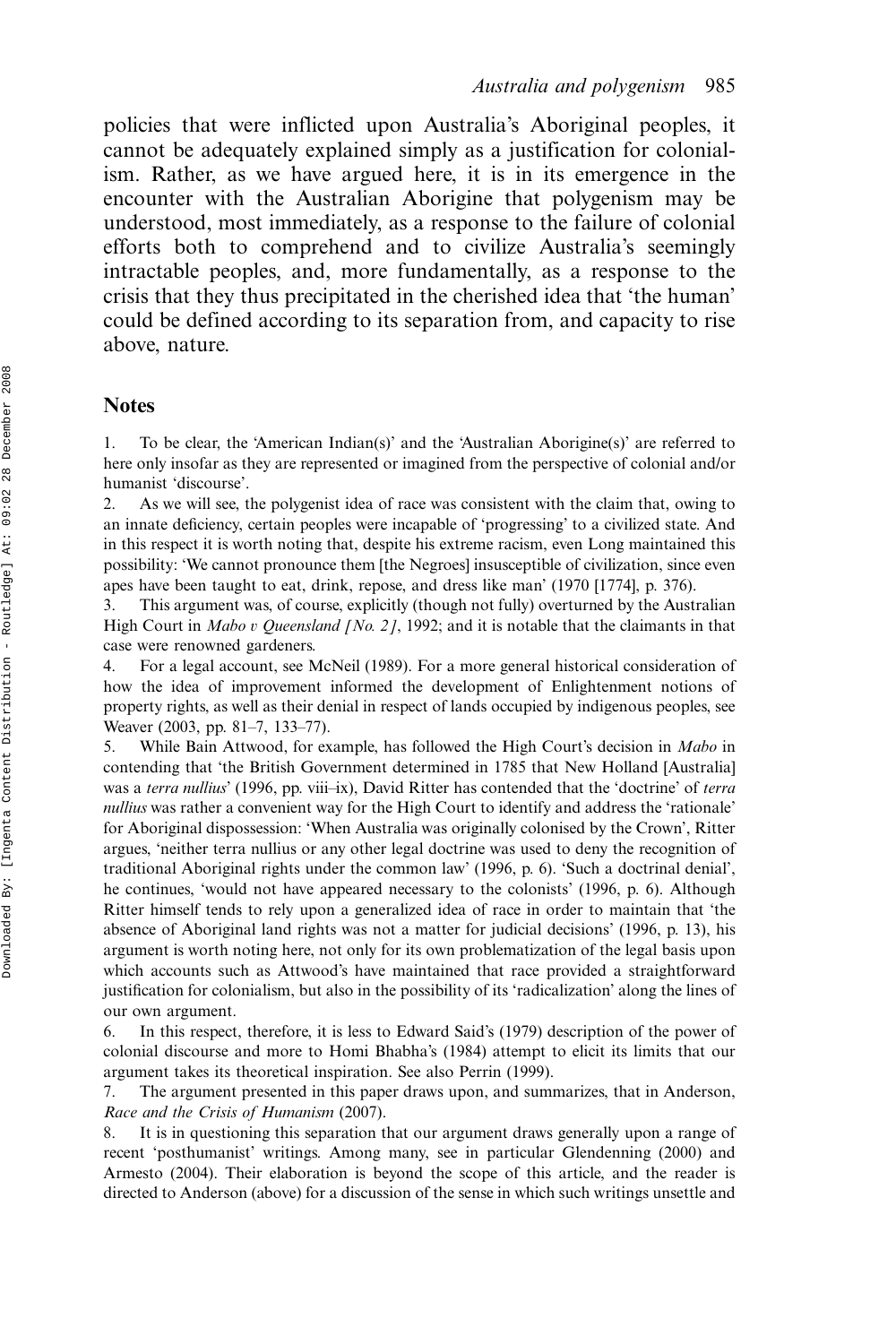#### 986 K. Anderson and C. Perrin

thus call for a historicization of, the model of 'the human' as a uniquely nature-transcending being. This article engages that historicity with the project of race historiography.

9. A number of world historians have seen agriculture as the developmental threshold that provided the basis for the emergence of the great regional traditions of human civilization (see, for example, Clark 1969; Smith 1995; Atkins, Roberts and Simmons 1998). For Maisels (1990), for example, it was plant and animal domestication that enabled a succession of interrelated changes in the scale and complexity of human societies, and in the development and diversification of humanity across the surface of the earth. For geographers Whitmore and Turner 'cultivation is a direct expression of the human-environment condition' (2001, p. xi). And for MacNeish 'no civilisation has existed without an agricultural base, either in the past or today. Truly, agriculture was the first great step forward by human beings' (1992, p. 3).

10. As we have indicated, these included Voltaire and Edward Long, as well as Lord Kames. See note 2 and accompanying text.

James Hunt, Knox's protégé and founder of the polygenist Anthropological Society of London, also pointed out that '[t]here are many indications in Dr Prichard's writings that even he was becoming alive to the difficulty of his own theory' (1866, p. 326).

12. By 1811, Governor Macquarie was able to report to the Colonial Secretary 'that the country at large is in a progressive state of improvement' (cited in Gascoigne 2002, p. 75). Although, as Warwick Anderson (2002) for example has pointed out, the colonization of south-eastern Australia was no confident act of mastery, but rather a difficult and anxious exercise of reconciling the mismatch British colonists perceived between themselves and a land in which they felt acutely alienated. In the context of the Enlightenment obsession with improvement, it should also be noted that the development of agriculture in Australia was always more than a means of survival, and a practice bound up with the mastery of nature (see, for example, Ryan 1996). Governor Arthur Phillip, soon after the colony's founding, for example, observed:

There are few things more pleasing than the contemplation of order and useful arrangement on the land arising gradually out of tumult and confusion; and perhaps this satisfaction cannot anywhere be more fully enjoyed than where a settlement of civilised people is fixing itself upon a newly discovered and savage coast. (Phillip 1789, p. 144)

13. Working with Cuvier's notion of 'species' as populations bound by the faculty of procreating fertile offspring, Smith went on to question whether 'the offspring of Aboriginal women and whites became infertile' (1848, p. 114). This issue of mixed race reproduction in relation to the species question was one of the more extraordinary developments in the monogenist/polygenist debate, and in the North American context was to grow especially heated (see Stanton 1960, pp.  $73-80$ ).

14. Here, we are compelled to leave aside the European discourse of race, which includes figures such as Carl Vogt (whose Lectures on Man: His Place in Creation, and in the History of the Earth, was edited by James Hunt), who stated:

We find that there is an almost regular series in the cranial capacity of such nations and races as, since historical times, have taken little or no part in civilisation. Australians, Hottentots, and Polynesians, nations in the lowest state of barbarism, commence the series; and no-one can deny that the place they occupy in relation to cranial capacity and cerebral weights corresponds with the degree of their intellectual capacity and civilization. (Vogt 1864, pp.  $91-2$ )

15. Knox too remarked upon the extent of human diversity in the following terms: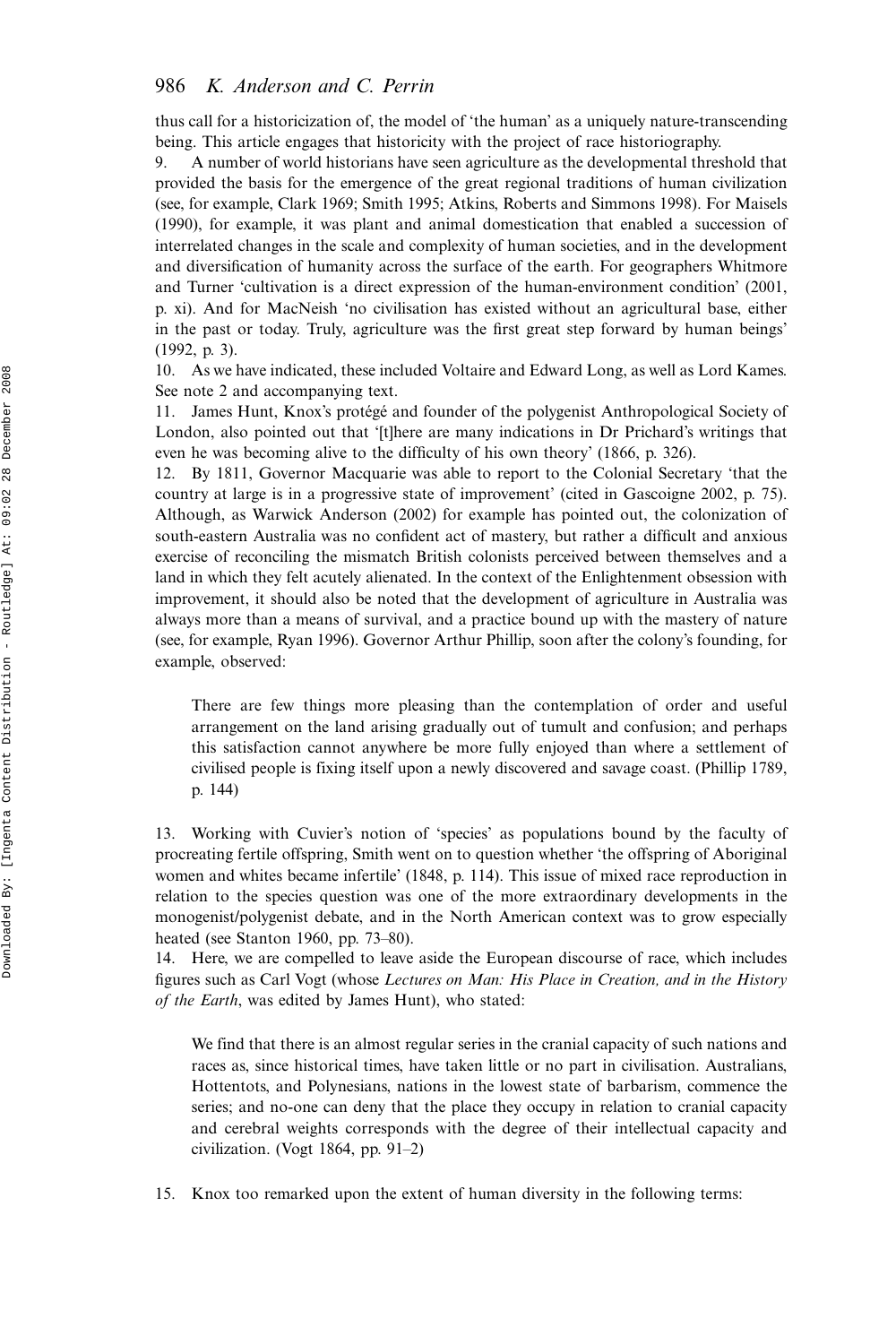That the southern hemisphere of this globe should differ in many respects from the northern in its fauna and flora, will cause no surprise to men in quest of truth; but that it differs so widely as it really does, is not generally known, and still less believed. When I describe the Bosjeman and Hottentot, the Australian and Tasmanian, then will be the proper time to unfold this great fact: that the races of everything living ... differ from the northern. (Knox 1850, pp. 125–6)

#### **References**

ADAS, M. 1989 Machines as the Measure of Man: Science, Technology and Ideologies of Western Dominance, Ithaca, NY, and London: Cornell University Press

AENEAS 1844 'Phrenology', No. VII, Colonial Literary Journal, vol. 1, no. 10

AGASSIZ, L. 1855 'Sketch of the Animal World and the Relation to The Different Types of Man', in J. C. Nott and G. Gliddon, Types of Mankind, 7th edn, Philadelphia, PA: Lippincott Gramoo & Co.; London: Trubner & Co, pp. lviii-lxxvi

ANDERSON, K. 2007 Race, Australia and the Crisis of Humanism, London and New York: Routledge

ANDERSON, WARWICK 2002 The Cultivation of Whiteness: Science, Health and Racial Destiny in Australia, Melbourne: Melbourne University Press

ANONYMOUS 1843 'A Few Words on the Aborigines of Australia', The New South Wales Magazine, January, pp. 49–62

- 1866 'On Aboriginal and Savage Races of Man', Popular Magazine of Anthropology, vol.  $1, no. 2, pp. 50-9$ 

ARMESTO, FELIPE FERNANDEZ 2004 So You Think You're Human: A Brief History of Humankind, Oxford: Oxford University Press

ATKINS, P., ROBERTS, B. and SIMMONS, I. 1998 People, Land and Time: An Historical Introduction to the Relations between Landscape, Culture and Environment, London and New York: Arnold

ATTWOOD, B. 1992 'Introduction: Power, Knowledge and Aborigines', Journal of Australian Studies, vol. 35, pp. i-xvi

 $-$  1996 'Introduction: The Past as Future: Aborigines, Australia and the (Dis)course of History', in B. Attwood (ed.), In the Age of Mabo, Sydney: Allen & Unwin, pp. vii-xxxviii BANKS, J. 1962 The Endeavour Journal of Joseph Banks, 1768–1771, ed. J. Beaglehole, Sydney: Angus & Robertson

BANTON, M. 1998 Racial Theories, 2nd edn, Cambridge: Cambridge University Press BHABHA, H. 1994 The Location of Culture, London: Routledge

BONWICK, J. 1866 'Extract of Letter to James Hunt, President of Anthropological Society of London, October 25th 1865', The Popular Magazine of Anthropology, 1 January

BRAVO, M. 1996 'Ethnological Encounters', in N. Jardine, J. A. Secord and E. C. Sparyeds (eds), Cultures of Natural History: From Curiosity to Crisis, Cambridge: Cambridge University Press, pp. 338–57

CAMPBELL, J. 1851 Negro-Mania: Being an Examination of the Falsely Assumed Equality of the Various Races of Men, Philadelphia, PA: Campbell & Power

CLARK, G. 1969 World Prehistory: A New Outline, Cambridge: Cambridge University Press COLONIAL DEPARTMENT 1834 Aboriginal Tribes (North America, New South Wales, Van Diemen's Land and British Guiana), British Parliamentary Papers

<sup>- 1836</sup> Minutes of Evidence before the Select Committee on Aborigines (British Settlements), British Parliamentary Papers

<sup>- 1844</sup> Papers Relative to the Aborigines, Australian Colonies, British Parliamentary Papers

 $-$  1845 New South Wales, Aborigines: Report from the Select Committee on the Condition of the Aborigines, British Parliamentary Papers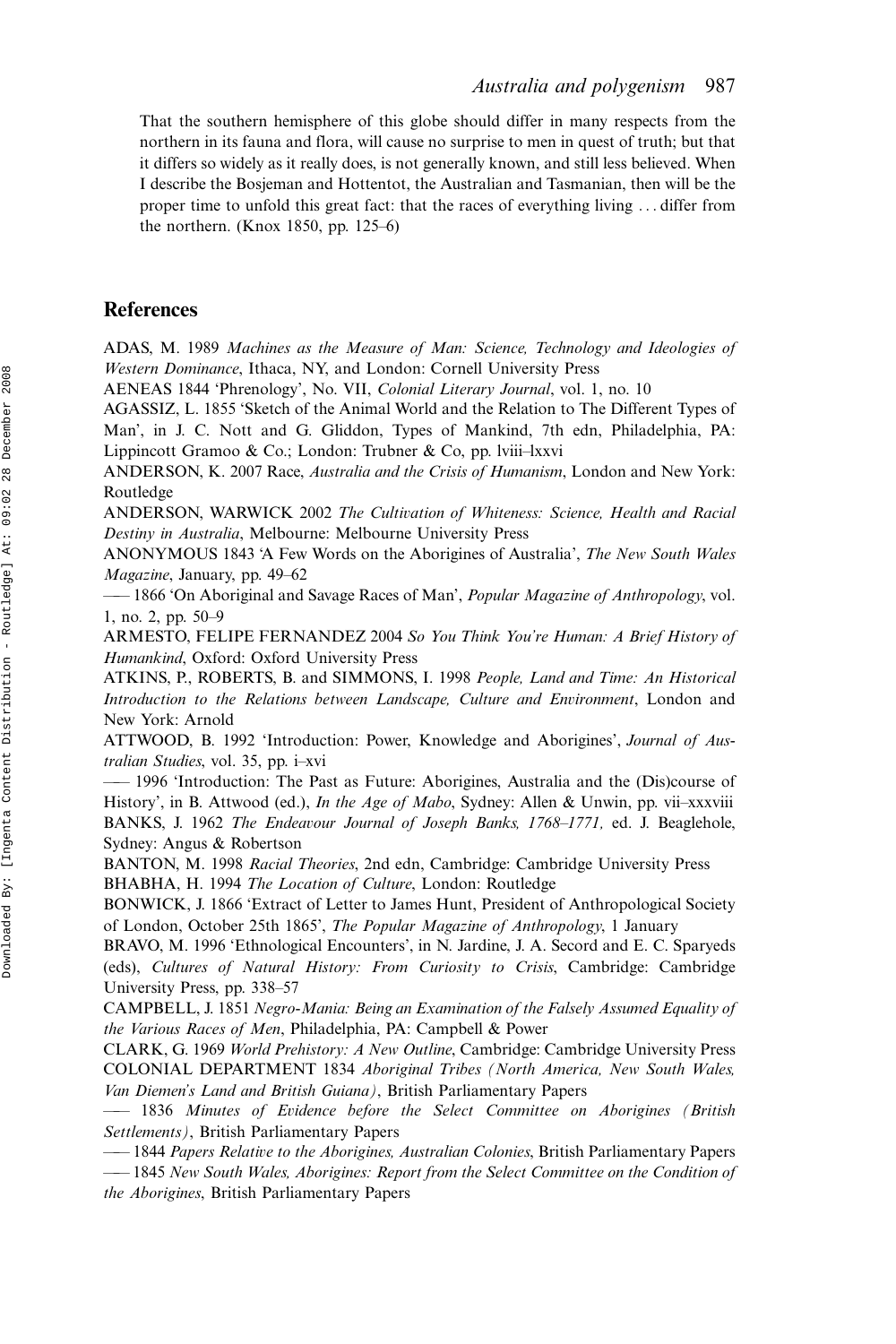#### 988 K. Anderson and C. Perrin

COMBE, G. 1853 A System of Phrenology, 2 vols, 5th edn, Edinburgh: Maclachlan & Stewart

DE BEER, G. 1965 Charles Darwin: A Scientific Biography, New York: Doubleday

DIAMOND, S. 1974 In Search of the Primitive: A Critique of Civilization, New Brunswick, NJ: Transaction Books

DOUGLAS, B. 2001 'Inventing ''Race'': The Science of Man and the Pacific Connection', paper presented at the Foreign Bodies: Oceania and Racial Science 1750-1940 Workshop, Australian National University, Canberra

DRESCHER, SEYMOUR 2001 'Book Review: The Complexion of Race: Categories of Difference in Eighteenth-Century British Culture, by Roxann Wheeler', Journal of Social History, vol. 35, no. 2, pp. 482-3

EZE, E. C. 1997 Race and the Enlightenment: A Reader, Oxford: Blackwell

FREYCINET, LOUIS DE 2001 Reflections on New South Wales, 1788-1839, New South Wales: Hordern House

GASCOIGNE, J. 2002 The Enlightenment and the Origins of European Australia, Cambridge: Cambridge University Press

GLENDINNING, SIMON 2000 'From Animal Life to City Life', Angelaki: Journal of the Theoretical Humanities, vol. 5, pp. 19-30

GOLDBERG, D.T. 1993 Racist Culture: Philosophy and the Politics of Meaning, Oxford: Blackwell Publishing

GOULD, STEPHEN JAY 1997 The Mismeasure of Man, London: Penguin

GOSSETT, T. F. 1965 Race: The History of an Idea in America, New York: Schocken

HANNAFORD, I. 1996 Race: The History of an Idea in the West, Baltimore, MD, and London: Johns Hopkins University Press

HAWKESWORTH, J. 1773 An Account of the Voyages Undertaken by the Order of His Present Majesty for Making Discoveries in the Southern Hemisphere, London

HUDSON, N. 2004 "'Hottentots" and the Evolution of European Racism', Journal of European Studies, vol. 34, pp. 308-32

HUMAN RIGHTS & EQUAL OPPORTUNITIES COMMISSION (HREOC) 1997 Bringing Them Home: Report of the Inquiry into the Forcible Removal of Aboriginal and Torres Strait Islander Children from their Families, Sydney: HREOC

HUNT, JAMES 1866 'Application of Natural Selection to Anthropology', Anthropological Review, vol. 13, pp. 320-40

JAHODA, G. 1999 Images of Savages: Ancient Roots of a Modern Prejudice in Western Culture, London and New York: Routledge

KNOX, R. 1850 The Races of Man: A Fragment, London: Henry Renshaw

- 1863 'On the Application of the Anatomical Method to the Discrimination of Species', The Anthropological Review, vol. 2, pp. 263-70

LOCKE, J. 1960 [1689] Two Treatises of Government, Cambridge: Cambridge University Press

LONG, E. 1970 [1774] The History of Jamaica, 2nd edn, London: Frank Cass

MACNEISH, R. 1992 The Origins of Agriculture and Settled Life, Norman, OK: University of Oklahoma Press

MAISELS, C. 1990 The Emergence of Civilisation: From Hunting and Gathering to Agriculture, Cities, and the State in the Near East, London: Routledge

MARSHALL, P. J. and WILLIAMS, G. 1982 The Great Map of Mankind: British Perceptions of the World in the Age of Enlightenment, Melbourne and Toronto: Dent

MARTIN, S. 1993 A New Land; European Perceptions of Australia 1788–1850, Sydney: Allen  $\&$  Unwin

MCGREGOR, R. 1997 Imagined Destinies: Aboriginal Australians and the Doomed Race Theory, 1880–1939, Melbourne: Melbourne University Press

MCNEIL, K. 1989 Common Law Aboriginal Title, Oxford: Oxford University Press

MEEK, R. 1976 Social Science and the Ignoble Savage, Cambridge: Cambridge University Press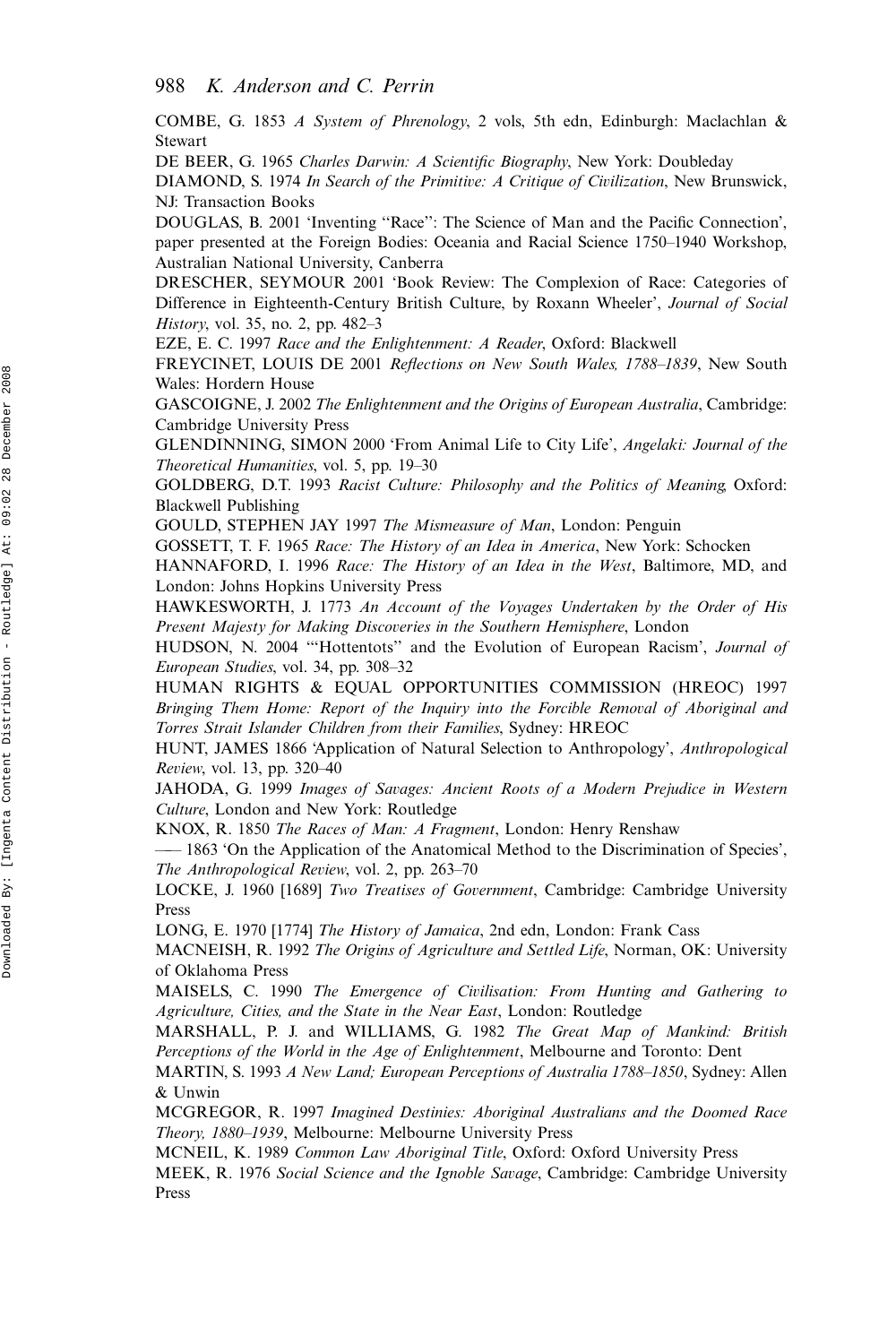MONTAGU, A. 1965 The Idea of Race, Lincoln, NB: University of Nebraska Press MORTON, E. 2002 'Race and Racism in the Works of David Hume', Journal of African Philosophy, vol. 1, no. 1, pp.  $1-27$ 

MORTON, S. G. 1839 Crania Americana; or, A Comparative View of the Skulls of Various Aboriginal Nations of North and South America: To which is Prefixed an Essay on the Varieties of the Human Species, Philadelphia, PA: Lippincott Gramoo & Co.; London: Trubner & Co MOSSE, G. L. 1999 'Eighteenth-Century Foundations', in M. Bulmer and J. Solomos (eds), Racism, Oxford: Oxford University Press

MOYAL, A. 1986 A Bright And Savage Land, Ringwood: Penguin

NOTT, J. C. and GLIDDON, G. 1855 Types of Mankind: or, Ethnological Researches, Based upon the Ancient Monuments, Paintings, Sculptures, and Crania of Races, and upon their Natural, Geographical, Philological and Biblical History, 7th edn, Philadelphia, PA: Lippincott Gramoo & Co.; London: Trubner & Co

PAGDEN, A. 1993 European Encounters with the New World: From Renaissance to Romanticism, New Haven, CT: Yale University Press

1995 Lords of All the World: Ideologies of Empire in Spain, Britain and France, c.1500c.1800, New Haven, CT, and London: Yale University Press

PEARCE, R. H. 1958 Savagism and Civilization: A Study of the Indian and the American Mind, Berkeley, CA: University of California Press

PERRIN, C. 1999 'Approaching Anxiety: The Insistence of the Postcolonial in the Declaration on the Rights of Indigenous Peoples', in E. Darian-Smith and P. Fitzpatrick (eds), Laws of the Postcolonial, Ann Arbor, MI: University of Michigan Press, pp. 19–38

PHILLIP, A. 1789 The Voyage of Governor Phillips to Botany Bay, London: John Stockdale PRICHARD, J. C. 1826 Researches into the Physical History of Mankind, 2 vols, 2nd edn, London: J. & A. Arch

<sup>-</sup> 1841 Researches into the Physical History of Mankind, 5 vols, 4th edn, London: Houlston & Stoneman

- 1843 The Natural History of Man, London: H. Balliere

- 1973 [1813] Researches into the Physical History of Mankind, 1st edn, Chicago, IL: University of Chicago Press

REYNOLDS, HENRY 1989 Dispossession: Black Australians and White Invaders, Sydney: Allen & Unwin

RITTER, D. 1996 'The "Rejection of Terra Nullius" in Mabo: A Critical Analysis', Sydney Law Review, vol. 18, pp.  $5-33$ 

RITVO, H. 1997 The Platypus and the Mermaid and Other Figments of the Classifying Imagination, Cambridge, MA: Harvard University Press

ROUSSEAU, J. J. 1968 [1763] The Social Contract, Harmondsworth: Penguin

RYAN, S. 1996 The Cartographic Eye: How Explorers Saw Australia, Cambridge: Cambridge University Press

SAID, E. 1979 Orientalism, London: Penguin

SMITH, B. 1985 European Vision and the South Pacific, New Haven, CT, and London: Yale University Press

– 1995 *The Emergence of Agriculture*, New York: W. H. Freeman

SMITH, C. H. 1848 The Natural History of the Human Species, its Typical Forms, Primaeval Distribution, Filiations, and Migrations, Boston, MA: Gould & Lincoln

STANTON, W. 1960 The Leopard's Spots: Scientific Attitudes toward Race in America 1815–59, Chicago. IL: University of Chicago Press

STEPAN, N. 1982 The Idea of Race in Science: Great Britain 1800–1960, London: Macmillan STOCKING, G. 1968 Race, Culture and Evolution: Essays in the History of Anthropology, New York: The Free Press

- 1973 'From Chronology to Ethnology: James Cowles Prichard and British Anthropology, 1800–1850', in J. C. Prichard (ed.), Researches into the Physical History of Man, 1st edn, Chicago: University of Chicago Press, pp. i-civ

-- 1987 Victorian Anthropology, New York: The Free Press